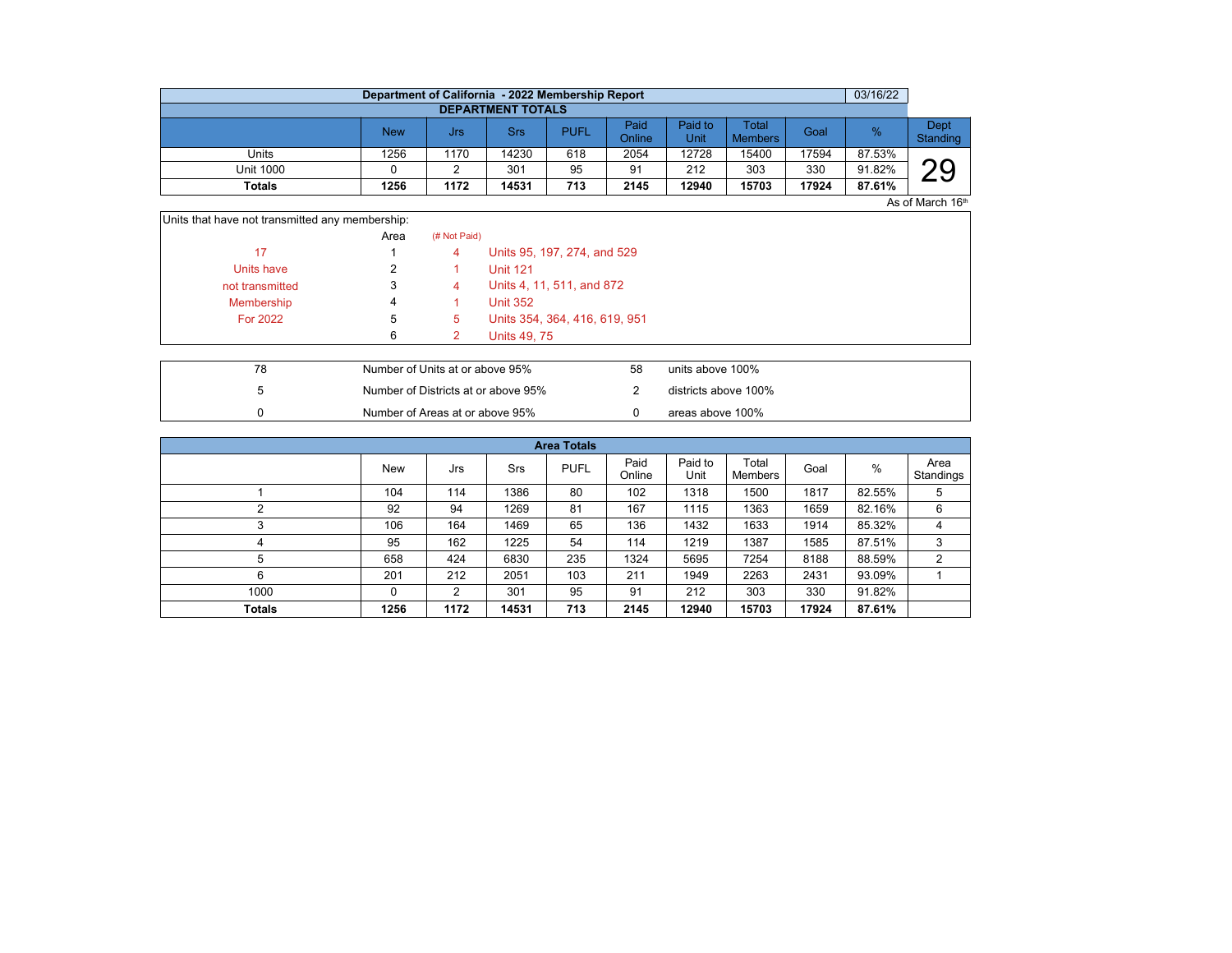| <b>District Totals</b> |                 |                                    |                         |                 |                 |                 |                         |       |         |                              |
|------------------------|-----------------|------------------------------------|-------------------------|-----------------|-----------------|-----------------|-------------------------|-------|---------|------------------------------|
|                        | New             | Jrs                                | Srs                     | <b>PUFL</b>     | Paid<br>Online  | Paid to<br>Unit | Total<br><b>Members</b> | Goal  | $\%$    | <b>District</b><br>Standings |
| 1                      | 18              | 6                                  | 78                      | 5               | 5               | 74              | 84                      | 97    | 86.60%  | 12                           |
| $\overline{2}$         | 25              | 11                                 | 205                     | 10              | 19              | 187             | 216                     | 296   | 72.97%  | 28                           |
| 3                      | 0               | 0                                  | 15                      | 3               | 2               | 10              | 15                      | 18    | 83.33%  | 16                           |
| $\overline{4}$         | 11              | 29                                 | 207                     | 6               | 10              | 220             | 236                     | 312   | 75.64%  | 25                           |
| 5                      | $\overline{16}$ | $\overline{11}$                    | 309                     | $\overline{26}$ | $\overline{25}$ | 269             | $\overline{320}$        | 407   | 78.62%  | 24                           |
| 6                      | $\overline{21}$ | $\overline{50}$                    | 346                     | 16              | 26              | 354             | 396                     | 406   | 97.54%  | 4                            |
| $\overline{7}$         | 13              | $\overline{7}$                     | 226                     | 14              | 15              | 204             | 233                     | 281   | 82.92%  | 18                           |
| 8                      | $\overline{2}$  | 3                                  | 19                      | 3               | $\mathbf{1}$    | 18              | $\overline{22}$         | 30    | 73.33%  | $\overline{27}$              |
| 9                      | $\mathbf{1}$    | 6                                  | 55                      | 8               | 3               | 50              | 61                      | 86    | 70.93%  | 29                           |
| 10                     | 3               | 3                                  | 48                      | 6               | 0               | 45              | 51                      | 79    | 64.56%  | 30                           |
| 11                     | 22              | 28                                 | 323                     | 19              | 33              | 299             | 351                     | 411   | 85.40%  | 14                           |
| 12                     | 19              | 34                                 | 244                     | $\overline{7}$  | 20              | 251             | 278                     | 341   | 81.52%  | 23                           |
| 13                     | 19              | 27                                 | 252                     | 27              | 16              | 236             | 279                     | 323   | 86.38%  | 13                           |
| 14                     | $\overline{13}$ | $\overline{51}$<br>$\overline{33}$ | 285<br>$\overline{322}$ | 15              | $\overline{31}$ | 290             | 336                     | 451   | 74.50%  | 26                           |
| $\overline{15}$        | $\overline{34}$ |                                    |                         | 15              | $\overline{24}$ | 316             | 355                     | 367   | 96.73%  | $\sqrt{5}$                   |
| 16                     | 111             | 61                                 | 909                     | 16              | 74              | 880             | 970                     | 988   | 98.18%  | 3                            |
| 17                     | 13              | 32                                 | 108                     | 0               | $\overline{2}$  | 138             | 140                     | 131   | 106.87% | $\overline{2}$               |
| 18                     | 30              | 93                                 | 484                     | 41              | 60              | 476             | 577                     | 706   | 81.73%  | 21                           |
| 19                     | 69              | 54                                 | 760                     | 43              | 92              | 679             | 814                     | 979   | 83.15%  | 17                           |
| 20                     | 24              | 20                                 | 335                     | 23              | 37              | 295             | 355                     | 403   | 88.09%  | 10                           |
| 21                     | 181             | 108                                | 1218                    | 36              | 183             | 1107            | 1326                    | 1494  | 88.76%  | 9                            |
| 22                     | 71              | 73                                 | 1164                    | 111             | 156             | 970             | 1237                    | 1503  | 82.30%  | 20                           |
| 23                     | 13              | 76                                 | 357                     | 11              | 20              | 402             | 433                     | 475   | 91.16%  | $\overline{7}$               |
| 24                     | 36              | 38                                 | 323                     | 23              | 40              | 298             | 361                     | 334   | 108.08% | $\mathbf{1}$                 |
| 25                     | 143             | 127                                | 1456                    | 48              | 129             | 1406            | 1583                    | 1866  | 84.83%  | 15                           |
| 26                     | 36              | 10                                 | 300                     | 12              | 43              | 255             | 310                     | 356   | 87.08%  | 11                           |
| 27                     | 18              | 18                                 | 295                     | 9               | 28              | 276             | 313                     | 344   | 90.99%  | 8                            |
| 28                     | 31              | 45                                 | 595                     | 25              | 104             | 511             | 640                     | 785   | 81.53%  | 22                           |
| 29                     | 244             | 75                                 | 2781                    | 31              | 822             | 2003            | 2856                    | 3020  | 94.57%  | 6                            |
| 30                     | 19              | 41                                 | 211                     | 9               | 34              | 209             | 252                     | 305   | 82.62%  | 19                           |
| 1000                   | $\Omega$        | $\overline{2}$                     | 301                     | 95              | 91              | 212             | 303                     | 330   | 91.82%  |                              |
| <b>Totals</b>          | 1256            | 1172                               | 14531                   | 713             | 2145            | 12940           | 15703                   | 17924 | 87.61%  |                              |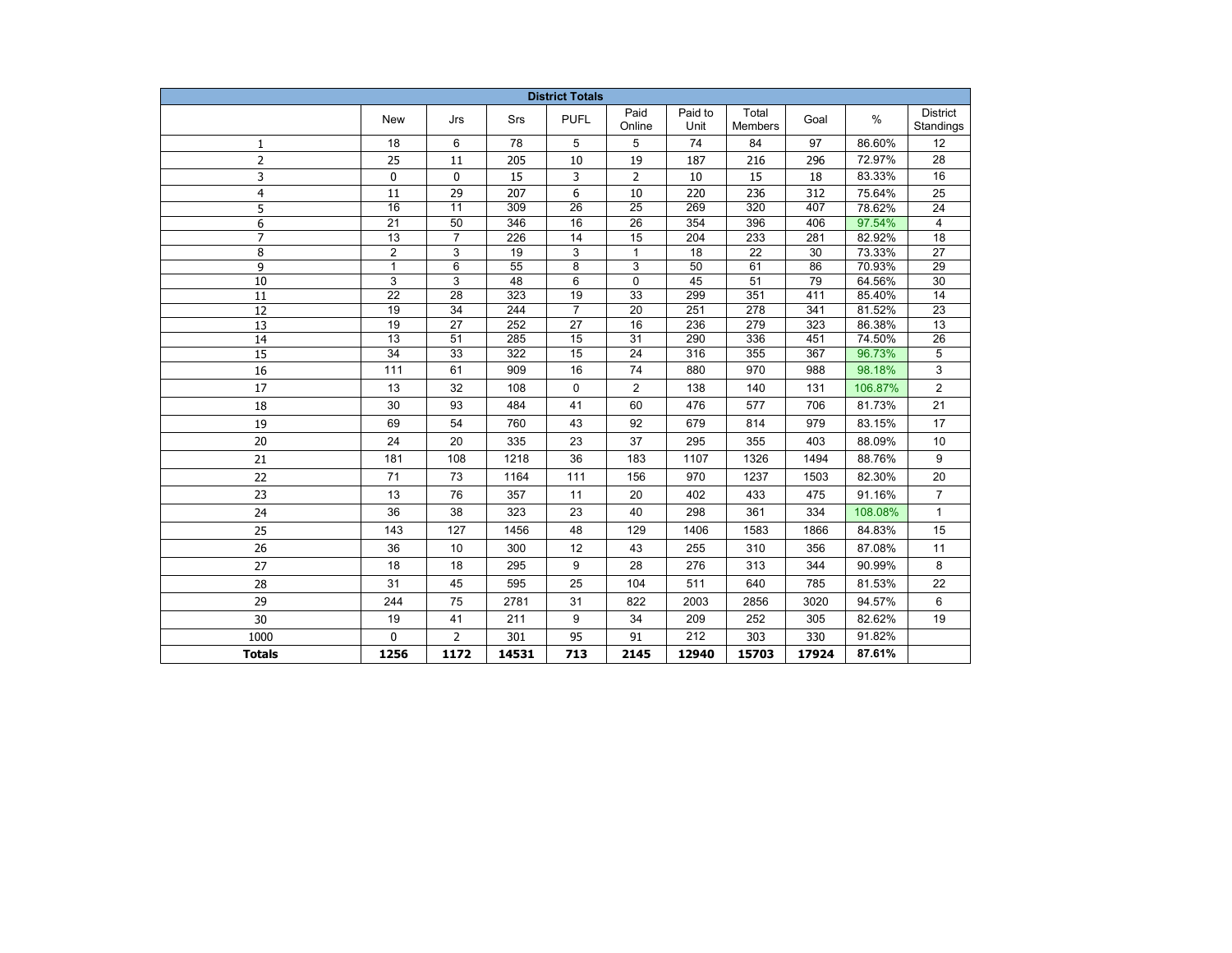| District 1 (Area 1)                                                                                                                                   |                                                                                 |    |   |    |  |   |                |    |    |         |   |  |  |
|-------------------------------------------------------------------------------------------------------------------------------------------------------|---------------------------------------------------------------------------------|----|---|----|--|---|----------------|----|----|---------|---|--|--|
| 03/16/22<br>Department of California - 2022 Membership Report                                                                                         |                                                                                 |    |   |    |  |   |                |    |    |         |   |  |  |
| Paid<br>Paid to<br>Total<br>$\%$<br>Unit #<br><b>PUFL</b><br>Goal<br>Unit Name<br><b>New</b><br><b>Srs</b><br>Jrs<br>Online<br>Unit<br><b>Members</b> |                                                                                 |    |   |    |  |   |                |    |    |         |   |  |  |
| 96                                                                                                                                                    | Seguoia                                                                         |    |   | 23 |  | 0 | 20             | 25 | 32 | 78.13%  | 3 |  |  |
| 205                                                                                                                                                   | <b>Walker Bailey</b>                                                            | 16 | 4 | 31 |  | 0 | 35             | 35 | 20 | 175.00% |   |  |  |
| 274                                                                                                                                                   | Arcata                                                                          | 0  | 0 |    |  |   | $\overline{0}$ |    | 11 | 45.45%  | 4 |  |  |
| 415                                                                                                                                                   | Hoopa                                                                           | 0  | 0 | 19 |  | 0 | 19             | 19 | 23 | 82.61%  | 2 |  |  |
| 529                                                                                                                                                   | $\overline{0}$<br>$0.00\%$<br>Hopland<br>0<br>5<br>$\mathbf{0}$<br>11<br>n<br>0 |    |   |    |  |   |                |    |    |         |   |  |  |
| <b>Total</b>                                                                                                                                          | 78<br>74<br>97<br>5<br>18<br>84<br>5<br>86.60%<br>6                             |    |   |    |  |   |                |    |    |         |   |  |  |

| District 2 (Area 1) |                                                                                                                                                          |   |   |    |   |   |                |    |    |        |   |  |  |  |
|---------------------|----------------------------------------------------------------------------------------------------------------------------------------------------------|---|---|----|---|---|----------------|----|----|--------|---|--|--|--|
|                     | 03/16/22<br>Department of California - 2022 Membership Report                                                                                            |   |   |    |   |   |                |    |    |        |   |  |  |  |
| Unit #              | Paid<br>Paid to<br>Unit<br>Total<br>$\%$<br><b>PUFL</b><br><b>New</b><br>Unit Name<br><b>Srs</b><br>Goal<br>Jrs<br>Online<br>Unit<br>Standing<br>Members |   |   |    |   |   |                |    |    |        |   |  |  |  |
| 92                  | Cheula                                                                                                                                                   |   |   | 62 | 4 |   | 58             | 67 | 80 | 83.75% | 3 |  |  |  |
| 197                 | Shasta                                                                                                                                                   |   | 0 | 9  | 4 |   | $\overline{0}$ | 9  | 49 | 18.37% |   |  |  |  |
| 369                 | Willis Hollenbeak                                                                                                                                        |   | 0 | 13 | 0 |   | 12             | 13 | 15 | 86.67% |   |  |  |  |
| 720                 | Shasta Dam                                                                                                                                               | 8 |   | 57 |   | ว | 57             | 62 | 72 | 86.11% | ◠ |  |  |  |
| 746                 | 60<br>80<br>65<br>Glen L Wilson Sr- Seawolf<br>64<br>81.25%<br>10<br>4                                                                                   |   |   |    |   |   |                |    |    |        |   |  |  |  |
| <b>Total</b>        | 187<br>10<br>25<br>296<br>19<br>205<br>72.97%<br>11<br>216                                                                                               |   |   |    |   |   |                |    |    |        |   |  |  |  |

|                                                               | District 3 (Area 1)                                                                                                        |  |  |    |  |  |    |    |    |        |                  |  |  |
|---------------------------------------------------------------|----------------------------------------------------------------------------------------------------------------------------|--|--|----|--|--|----|----|----|--------|------------------|--|--|
| 03/16/22<br>Department of California - 2020 Membership Report |                                                                                                                            |  |  |    |  |  |    |    |    |        |                  |  |  |
| Unit #                                                        | Paid<br>Paid to<br>Total<br>%<br><b>PUFL</b><br><b>New</b><br>Unit Name<br>Goal<br>Srs<br>Jrs<br>Online<br>Unit<br>Members |  |  |    |  |  |    |    |    |        | Unit<br>Standing |  |  |
| 204                                                           | <b>Thomas Tucker</b>                                                                                                       |  |  | 15 |  |  | 10 | 15 | 18 | 83.33% |                  |  |  |
| <b>Total</b>                                                  | 15<br>10<br>18<br>15<br>83.33%<br>0                                                                                        |  |  |    |  |  |    |    |    |        |                  |  |  |

|              |                     |                                                   |              | District 4 (Area 1) |                |                |                 |                  |      |          |                  |
|--------------|---------------------|---------------------------------------------------|--------------|---------------------|----------------|----------------|-----------------|------------------|------|----------|------------------|
|              |                     | Department of California - 2020 Membership Report |              |                     |                |                |                 |                  |      |          | 03/16/22         |
| Unit #       | <b>Unit Name</b>    | <b>New</b>                                        | Jrs          | Srs                 | <b>PUFL</b>    | Paid<br>Online | Paid to<br>Unit | Total<br>Members | Goal | $\%$     | Unit<br>Standing |
| 42           | Yuba-Sutter         | $\mathbf{0}$                                      |              | 16                  | $\overline{2}$ |                | 14              | 17               | 18   | 94.44%   |                  |
| 45           | Raisner             | $\mathbf{0}$                                      | 0            | 15                  | 0              | $\mathbf{0}$   | 15              | 15               | 18   | 83.33%   | 6                |
| 95           | Oroville            | $\Omega$                                          | 0            | $\mathbf{0}$        | $\mathbf{0}$   | $\mathbf{0}$   | $\overline{0}$  | $\mathbf{0}$     | 26   | $0.00\%$ | 9                |
| 98           | Jefferson L Winn    | $\Omega$                                          | 9            | 14                  | 0              | 0              | 23              | 23               | 26   | 88.46%   | 3                |
| 167          | Mount Lassen        | 3                                                 | 6            | 24                  |                |                | 28              | 30               | 33   | 90.91%   | $\overline{2}$   |
| 210          | South Butte         |                                                   |              | 13                  | $\mathbf{0}$   | 0              | 14              | 14               | 16   | 87.50%   | 5                |
| 218          | Vernon Jewel Danley |                                                   | 10           | 77                  | $\Omega$       | 4              | 83              | 87               | 99   | 87.88%   | 4                |
| 673          | Durham              | $\mathbf{0}$                                      | $\mathbf{0}$ | 14                  | $\mathbf{0}$   |                | 13              | 14               | 18   | 77.78%   | 7                |
| 807          | Linda               |                                                   | 2            | 34                  | 3              | 3              | 30              | 36               | 58   | 62.07%   | 8                |
| <b>Total</b> |                     | 11                                                | 29           | 207                 | 6              | 10             | 220             | 236              | 312  | 75.64%   |                  |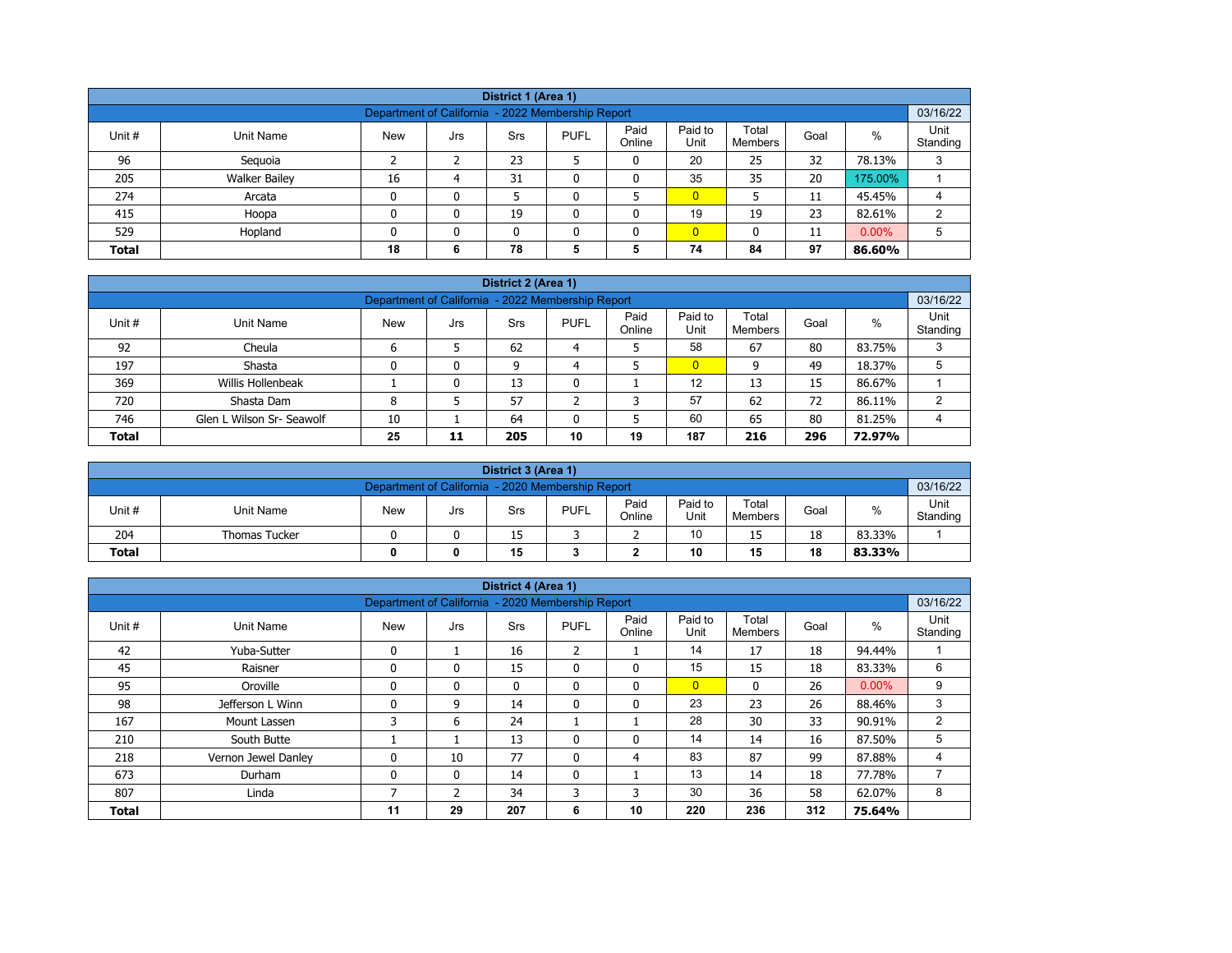| District 5 (Area 1) |                           |                                                   |              |            |                |                |                 |                         |      |         |                  |  |
|---------------------|---------------------------|---------------------------------------------------|--------------|------------|----------------|----------------|-----------------|-------------------------|------|---------|------------------|--|
|                     |                           | Department of California - 2020 Membership Report |              |            |                |                |                 |                         |      |         | 03/16/22         |  |
| Unit #              | Unit Name                 | <b>New</b>                                        | Jrs          | <b>Srs</b> | <b>PUFL</b>    | Paid<br>Online | Paid to<br>Unit | Total<br><b>Members</b> | Goal | $\%$    | Unit<br>Standing |  |
| 21                  | <b>Theodore Roosevelt</b> | 0                                                 | $\mathbf{0}$ | 14         | 3              |                | 10              | 14                      | 63   | 22.22%  | 13               |  |
| 101                 | Benicia                   | 2                                                 | 0            | 15         | 3              | $\overline{2}$ | 10              | 15                      | 10   | 150.00% | $\overline{2}$   |  |
| 111                 | Sotoyome                  |                                                   | $\mathbf{0}$ | 36         | 3              | 3              | 30              | 36                      | 43   | 83.72%  | 9                |  |
| 165                 | Rago-Christopher          | $\Omega$                                          | $\mathbf{0}$ | 20         |                | $\overline{4}$ | 15              | 20                      | 23   | 86.96%  | 8                |  |
| 178                 | Rio Vista                 | 0                                                 | 0            | 15         | 0              | $\overline{2}$ | 13              | 15                      | 14   | 107.14% | 3                |  |
| 179                 | San Anselmo               | 2                                                 | $\mathbf{0}$ | 21         | $\mathbf{0}$   | 3              | 18              | 21                      | 22   | 95.45%  | 4                |  |
| 194                 | Tredway                   | 3                                                 | 0            | 16         | $\overline{2}$ | $\mathbf 0$    | 14              | 16                      | 10   | 160.00% | 0                |  |
| 199                 | Saint Helena              |                                                   | 3            | 30         | $\mathbf{0}$   | 3              | 30              | 33                      | 36   | 91.67%  | 5                |  |
| 208                 | Dixon                     | $\overline{2}$                                    | $\mathbf{0}$ | 22         | $\mathbf{0}$   |                | 21              | 22                      | 34   | 64.71%  | 11               |  |
| 293                 | William Russell Ledford   | $\mathbf{0}$                                      | 7            | 28         | 6              | $\mathbf{0}$   | 29              | 35                      | 40   | 87.50%  | $\overline{7}$   |  |
| 437                 | Konocti                   | 2                                                 | $\mathbf{0}$ | 38         | $\overline{2}$ | 5              | 31              | 38                      | 54   | 70.37%  | 10               |  |
| 550                 | Mare Island Navy Yard     | 3                                                 | 0            | 43         | 3              |                | 39              | 43                      | 48   | 89.58%  | 6                |  |
| Total               |                           | 16                                                | 11           | 309        | 26             | 25             | 269             | 320                     | 407  | 78.62%  |                  |  |

|              | District 6 (Area 1)                                                                                                                                          |    |    |     |              |    |     |     |     |         |   |  |  |  |
|--------------|--------------------------------------------------------------------------------------------------------------------------------------------------------------|----|----|-----|--------------|----|-----|-----|-----|---------|---|--|--|--|
|              | 03/16/22<br>Department of California - 2020 Membership Report                                                                                                |    |    |     |              |    |     |     |     |         |   |  |  |  |
| Unit #       | Paid<br>Paid to<br>Total<br>Unit<br>%<br><b>PUFL</b><br>Goal<br><b>Srs</b><br>Unit Name<br><b>New</b><br>Jrs<br>Unit<br>Standing<br>Online<br><b>Members</b> |    |    |     |              |    |     |     |     |         |   |  |  |  |
| 77           | Yolo                                                                                                                                                         |    | 6  | 32  | 0            |    | 36  | 38  | 37  | 102.70% | 3 |  |  |  |
| 233          | Laguna Elk Grove                                                                                                                                             |    | 16 | 55  |              | 14 | 56  | 71  | 74  | 95.95%  | 4 |  |  |  |
| 383          | Fair Oaks                                                                                                                                                    |    | 11 | 50  |              |    | 59  | 61  | 57  | 107.02% | 2 |  |  |  |
| 521          | Haggin-Grant                                                                                                                                                 | 13 | 14 | 146 | $\mathbf{0}$ |    | 153 | 160 | 148 | 108.11% |   |  |  |  |
| 604          | Magellan                                                                                                                                                     | 0  | 0  | 27  | 10           |    | 16  | 27  | 33  | 81.82%  | 5 |  |  |  |
| 832          | Charles Eggen                                                                                                                                                |    | 3  | 36  | 4            |    | 34  | 39  | 57  | 68.42%  | 6 |  |  |  |
| <b>Total</b> |                                                                                                                                                              | 21 | 50 | 346 | 16           | 26 | 354 | 396 | 406 | 97.54%  |   |  |  |  |

|                                                                                                                                                             |                                                                               |                                                   |   | District 7 (Area 1) |    |    |     |     |     |         |          |  |
|-------------------------------------------------------------------------------------------------------------------------------------------------------------|-------------------------------------------------------------------------------|---------------------------------------------------|---|---------------------|----|----|-----|-----|-----|---------|----------|--|
|                                                                                                                                                             |                                                                               | Department of California - 2020 Membership Report |   |                     |    |    |     |     |     |         | 03/16/22 |  |
| Unit<br>Paid<br>Paid to<br>Total<br>$\%$<br>Unit #<br><b>New</b><br>Unit Name<br><b>PUFL</b><br>Goal<br>Srs<br>Jrs<br>Online<br>Unit<br>Standing<br>Members |                                                                               |                                                   |   |                     |    |    |     |     |     |         |          |  |
| 119                                                                                                                                                         | EL Dorado                                                                     |                                                   | 0 | 31                  | 4  | 4  | 23  | 31  | 37  | 83.78%  | 4        |  |
| 130                                                                                                                                                         | Frank Gallino                                                                 |                                                   |   | 36                  |    |    | 36  | 38  | 48  | 79.17%  |          |  |
| 169                                                                                                                                                         | Alyn W Butler                                                                 |                                                   |   | 52                  |    |    | 47  | 54  | 61  | 88.52%  |          |  |
| 264                                                                                                                                                         | James E Fowler                                                                |                                                   | 0 | 11                  | 0  |    | 10  | 11  | 10  | 110.00% |          |  |
| 587                                                                                                                                                         | Warren Mckeon                                                                 |                                                   | 3 | 65                  | 4  | 4  | 60  | 68  | 77  | 88.31%  | 3        |  |
| 795                                                                                                                                                         | 28<br>48<br>Stella Van Dyke Johnson<br>31<br>31<br>0<br>0<br>3<br>64.58%<br>6 |                                                   |   |                     |    |    |     |     |     |         |          |  |
| <b>Total</b>                                                                                                                                                |                                                                               | 13                                                |   | 226                 | 14 | 15 | 204 | 233 | 281 | 82.92%  |          |  |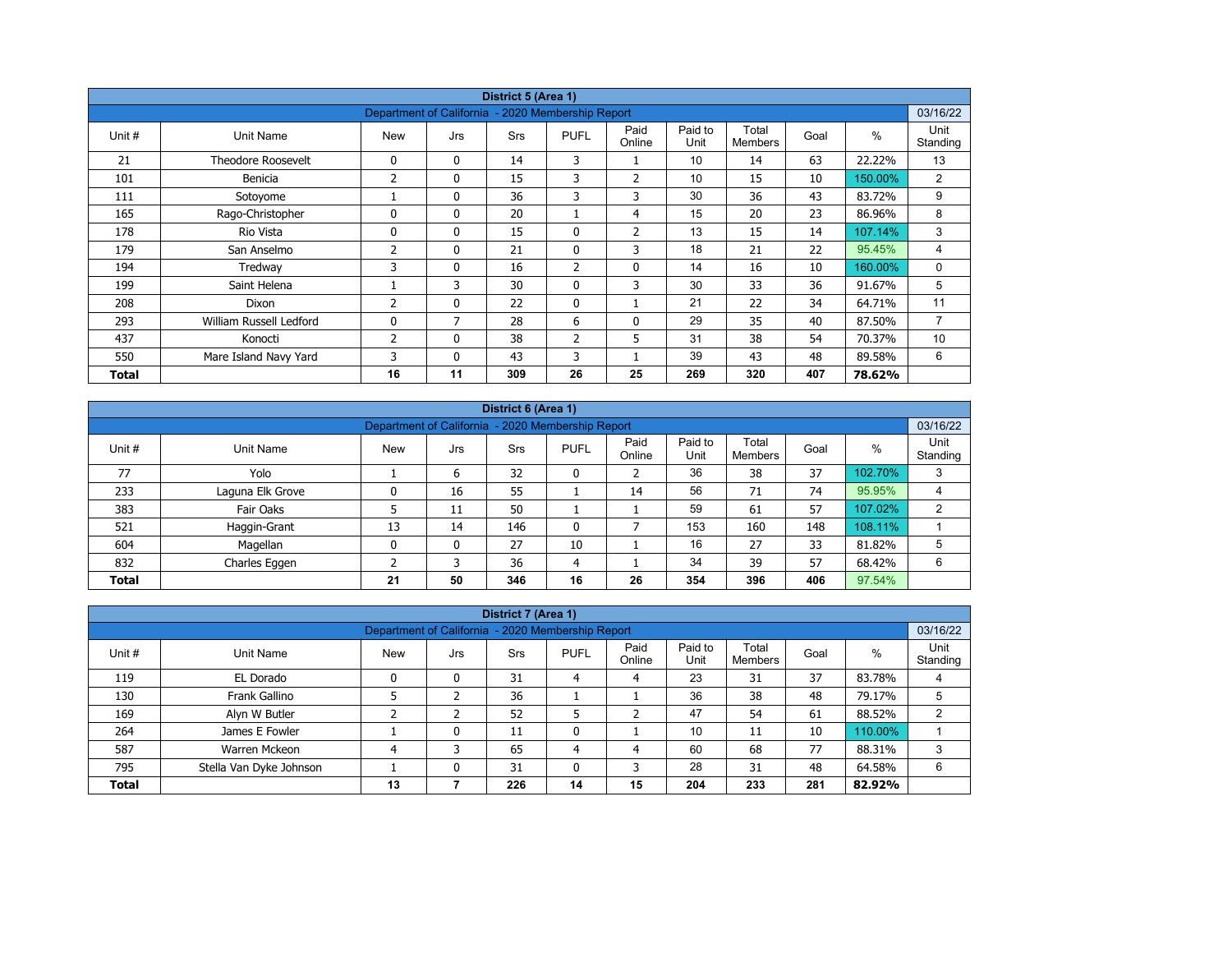| District 8 (Area 2) |                                                                                                                            |  |  |  |  |  |  |  |  |  |  |  |  |  |
|---------------------|----------------------------------------------------------------------------------------------------------------------------|--|--|--|--|--|--|--|--|--|--|--|--|--|
|                     | 03/16/22<br>Department of California - 2022 Membership Report                                                              |  |  |  |  |  |  |  |  |  |  |  |  |  |
| Unit #              | Paid<br>Paid to<br>Total<br><b>PUFL</b><br>%<br>Unit Name<br><b>New</b><br>Goal<br>Srs<br>Jrs<br>Unit<br>Online<br>Members |  |  |  |  |  |  |  |  |  |  |  |  |  |
|                     | Standing<br>30<br>18<br>22<br>19<br>73.33%<br>San Francisco                                                                |  |  |  |  |  |  |  |  |  |  |  |  |  |
| <b>Total</b>        | 22<br>30<br>19<br>18<br>73.33%                                                                                             |  |  |  |  |  |  |  |  |  |  |  |  |  |

| District 9 (Area 2)                                                                                                                             |                                                     |  |  |    |  |  |    |    |    |        |  |  |  |  |
|-------------------------------------------------------------------------------------------------------------------------------------------------|-----------------------------------------------------|--|--|----|--|--|----|----|----|--------|--|--|--|--|
| 03/16/22<br>Department of California - 2022 Membership Report                                                                                   |                                                     |  |  |    |  |  |    |    |    |        |  |  |  |  |
| Paid<br>Paid to<br>Total<br>Unit#<br><b>PUFL</b><br>%<br><b>New</b><br>Unit Name<br>Goal<br>Srs<br>Jrs<br>Standing<br>Online<br>Unit<br>Members |                                                     |  |  |    |  |  |    |    |    |        |  |  |  |  |
| 161                                                                                                                                             | Harding-Hola                                        |  |  | 35 |  |  | 34 | 40 | 43 | 93.02% |  |  |  |  |
| 202                                                                                                                                             | 20<br>16<br>43<br>21<br>48.84%<br>Rov Frerichs<br>ົ |  |  |    |  |  |    |    |    |        |  |  |  |  |
| 50<br>86<br>55<br>61<br>70.93%<br><b>Total</b><br>6<br>8                                                                                        |                                                     |  |  |    |  |  |    |    |    |        |  |  |  |  |

| District 10 (Area 2)                                                                                                                                    |                                               |  |  |    |  |  |    |    |    |        |  |  |  |  |
|---------------------------------------------------------------------------------------------------------------------------------------------------------|-----------------------------------------------|--|--|----|--|--|----|----|----|--------|--|--|--|--|
| 03/16/22<br>Department of California - 2022 Membership Report                                                                                           |                                               |  |  |    |  |  |    |    |    |        |  |  |  |  |
| Paid<br>Paid to<br>Total<br>Unit #<br>%<br><b>PUFL</b><br><b>New</b><br>Unit Name<br>Goal<br>Srs<br>Jrs<br>Online<br>Standing<br>Unit<br><b>Members</b> |                                               |  |  |    |  |  |    |    |    |        |  |  |  |  |
| 68                                                                                                                                                      | Havward                                       |  |  | 21 |  |  | 21 | 23 | 32 | 71.88% |  |  |  |  |
| 117                                                                                                                                                     | 24<br>27<br>28<br>47<br>59.57%<br>San Leandro |  |  |    |  |  |    |    |    |        |  |  |  |  |
| 79<br>51<br><b>Total</b><br>45<br>48<br>64.56%<br>0                                                                                                     |                                               |  |  |    |  |  |    |    |    |        |  |  |  |  |

|              |                                                                                                                                                               |                                                   |    | District 11 (Area 3) |              |    |     |     |     |         |                |  |  |  |
|--------------|---------------------------------------------------------------------------------------------------------------------------------------------------------------|---------------------------------------------------|----|----------------------|--------------|----|-----|-----|-----|---------|----------------|--|--|--|
|              |                                                                                                                                                               | Department of California - 2022 Membership Report |    |                      |              |    |     |     |     |         | 03/16/22       |  |  |  |
| Unit #       | Paid<br>Paid to<br>Total<br>Unit<br>$\%$<br><b>New</b><br><b>PUFL</b><br>Goal<br>Unit Name<br><b>Srs</b><br>Jrs<br>Unit<br>Online<br>Standing<br>Members<br>C |                                                   |    |                      |              |    |     |     |     |         |                |  |  |  |
| 16           | Karl Ross                                                                                                                                                     |                                                   |    | 63                   | 10           | 9  | 49  | 68  | 89  | 76.40%  | 5              |  |  |  |
| 22           | Lodi                                                                                                                                                          | 0                                                 | 0  | 33                   | h<br>∠       | 5  | 26  | 33  | 40  | 82.50%  | 3              |  |  |  |
| 108          | Amador                                                                                                                                                        | 16                                                | 3  | 84                   |              |    | 79  | 87  | 69  | 126.09% |                |  |  |  |
| 190          | <b>Clinton Mccausland</b>                                                                                                                                     |                                                   |    | 20                   | 3            |    | 18  | 22  | 27  | 81.48%  |                |  |  |  |
| 249          | Mcfall-Grisham                                                                                                                                                |                                                   | 9  | 38                   | C.<br>∠      | 8  | 37  | 47  | 64  | 73.44%  | 6              |  |  |  |
| 376          | Calaveras                                                                                                                                                     |                                                   | 9  | 53                   | $\mathbf{0}$ | 3  | 59  | 62  | 75  | 82.67%  | $\overline{2}$ |  |  |  |
| 803          | 32<br>31<br>47<br>32<br>68.09%<br>Ed Stewart<br>$\mathbf{0}$<br>0<br>0                                                                                        |                                                   |    |                      |              |    |     |     |     |         |                |  |  |  |
| <b>Total</b> |                                                                                                                                                               | 22                                                | 28 | 323                  | 19           | 33 | 299 | 351 | 411 | 85.40%  |                |  |  |  |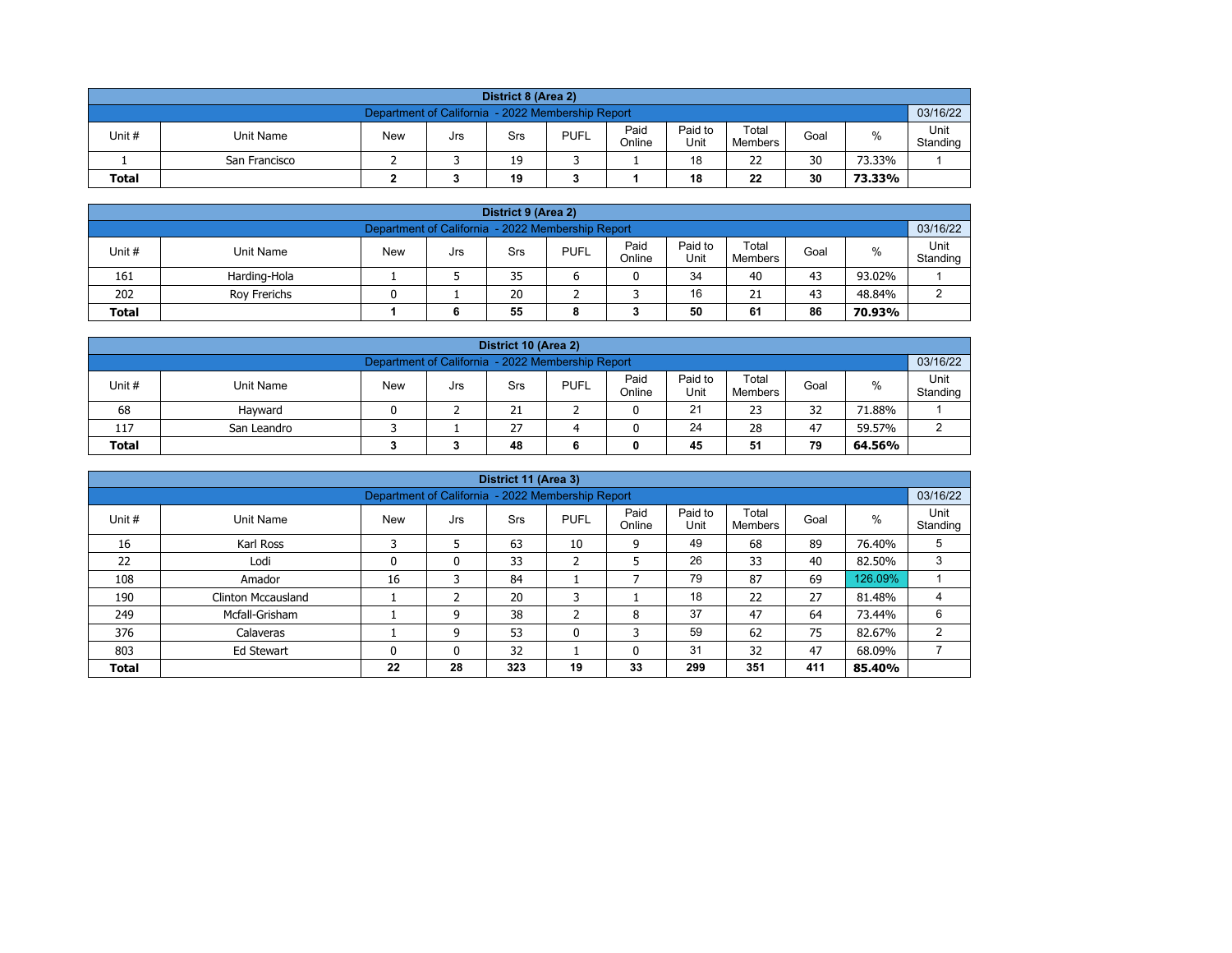| District 12 (Area 3)                                                                   |                   |                                                   |              |            |                |                |                 |                  |      |          |                  |  |  |
|----------------------------------------------------------------------------------------|-------------------|---------------------------------------------------|--------------|------------|----------------|----------------|-----------------|------------------|------|----------|------------------|--|--|
|                                                                                        |                   |                                                   |              |            |                |                |                 |                  |      |          |                  |  |  |
|                                                                                        |                   | Department of California - 2022 Membership Report |              |            |                |                |                 |                  |      |          | 03/16/22         |  |  |
| Unit #                                                                                 | Unit Name         | <b>New</b>                                        | Jrs          | <b>Srs</b> | <b>PUFL</b>    | Paid<br>Online | Paid to<br>Unit | Total<br>Members | Goal | %        | Unit<br>Standing |  |  |
| 74                                                                                     | Modesto           |                                                   | 0            | 28         | $\overline{2}$ | 5              | 21              | 28               | 39   | 71.79%   | 6                |  |  |
| 83<br>86<br>96<br>2<br>16<br>80<br>$\overline{2}$<br>8<br>120<br>80.00%<br>Merced<br>4 |                   |                                                   |              |            |                |                |                 |                  |      |          |                  |  |  |
| 166                                                                                    | James V Pernetti  | 13                                                | 10           | 76         | $\mathbf{0}$   | $\overline{2}$ | 84              | 86               | 72   | 119.44%  |                  |  |  |
| 168                                                                                    | Elijah B Hayes    | 0                                                 | 5            | 19         |                |                | 22              | 24               | 31   | 77.42%   | 4                |  |  |
| 240                                                                                    | Manuel M Lopes    |                                                   | $\mathbf{0}$ | 21         | 0              | 3              | 18              | 21               | 28   | 75.00%   | 5                |  |  |
| 491                                                                                    | Ceres             | 0                                                 | 3            | 9          | $\overline{2}$ | 0              | 10              | 12               | 18   | 66.67%   |                  |  |  |
| 567                                                                                    | Mariposa          | 0                                                 | $\mathbf{0}$ | 11         | $\mathbf 0$    |                | 10              | 11               | 14   | 78.57%   | 3                |  |  |
| 872                                                                                    | Scranton & Qualle | 0                                                 | $\Omega$     | 0          | $\Omega$       | 0              | $\overline{0}$  | $\mathbf{0}$     | 19   | $0.00\%$ | 8                |  |  |
| <b>Total</b>                                                                           |                   | 19                                                | 34           | 244        |                | 20             | 251             | 278              | 341  | 81.52%   |                  |  |  |

| District 13 (Area 2)                                                                                                                               |                                                      |    |    |     |    |    |     |     |     |         |   |  |  |  |
|----------------------------------------------------------------------------------------------------------------------------------------------------|------------------------------------------------------|----|----|-----|----|----|-----|-----|-----|---------|---|--|--|--|
| 03/16/22<br>Department of California - 2022 Membership Report                                                                                      |                                                      |    |    |     |    |    |     |     |     |         |   |  |  |  |
| Paid<br>Paid to<br>Total<br>$\%$<br>Unit#<br><b>New</b><br><b>PUFL</b><br>Unit Name<br>Goal<br>Srs<br>Jrs<br>Standing<br>Online<br>Unit<br>Members |                                                      |    |    |     |    |    |     |     |     |         |   |  |  |  |
| 217                                                                                                                                                | 52<br>52<br>50<br>104.00%<br>Gilroy<br>11<br>41<br>0 |    |    |     |    |    |     |     |     |         |   |  |  |  |
| 318                                                                                                                                                | <b>Willow Glen</b>                                   |    | 0  | 4   |    | 0  |     | 4   | 12  | 33.33%  | 5 |  |  |  |
| 419                                                                                                                                                | Santa Clara                                          | 11 | 11 | 134 | 13 |    | 127 | 145 | 141 | 102.84% | 2 |  |  |  |
| 564                                                                                                                                                | <b>Mission City</b>                                  |    |    | 29  | 4  | 4  | 26  | 34  | 47  | 72.34%  | 3 |  |  |  |
| Mayfair<br>30<br>73<br>791<br>44<br>44<br>60.27%<br>$\mathbf{0}$<br>4                                                                              |                                                      |    |    |     |    |    |     |     |     |         |   |  |  |  |
| <b>Total</b>                                                                                                                                       |                                                      | 19 | 27 | 252 | 27 | 16 | 236 | 279 | 323 | 86.38%  |   |  |  |  |

| District 14 (Area 3) |                       |                                                   |                |                |              |                |                 |                         |      |        |                  |  |  |
|----------------------|-----------------------|---------------------------------------------------|----------------|----------------|--------------|----------------|-----------------|-------------------------|------|--------|------------------|--|--|
|                      |                       | Department of California - 2022 Membership Report |                |                |              |                |                 |                         |      |        | 03/16/22         |  |  |
| Unit #               | Unit Name             | <b>New</b>                                        | Jrs            | <b>Srs</b>     | <b>PUFL</b>  | Paid<br>Online | Paid to<br>Unit | Total<br><b>Members</b> | Goal | %      | Unit<br>Standing |  |  |
| 3                    | Hanford               | $\mathbf{0}$                                      | 15             | 53             | 2            | $\overline{2}$ | 64              | 68                      | 79   | 86.08% | 2                |  |  |
| 4                    | <b>Charlie Waters</b> | 0                                                 | $\mathbf{0}$   | T              | 0            |                | $\overline{0}$  |                         | 18   | 5.56%  | 11               |  |  |
| 11                   | Madera                | 0                                                 | 0              | $\overline{2}$ | 2            | $\mathbf 0$    | $\overline{0}$  | $\overline{2}$          | 10   | 20.00% | 10               |  |  |
| 23                   | William Lee Netzer    | $\overline{2}$                                    | $\overline{2}$ | 14             | $\mathbf{0}$ |                | 15              | 16                      | 17   | 94.12% |                  |  |  |
| 110                  | Oakhurst              |                                                   | $\mathcal{P}$  | 29             | 0            | $\mathbf{0}$   | 31              | 31                      | 42   | 73.81% | 6                |  |  |
| 147                  | Cecil Cox             | 3                                                 | 15             | 56             | 5            |                | 65              | 71                      | 98   | 72.45% | 8                |  |  |
| 191                  | Kingsburg             | 2                                                 | 6              | 45             | $\mathbf{0}$ | $\overline{2}$ | 49              | 51                      | 64   | 79.69% | 5                |  |  |
| 346                  | Firebaugh             | 0                                                 | 0              | 5              | 0            | 0              | 5               | 5                       | 11   | 45.45% | 9                |  |  |
| 355                  | Westland              | 0                                                 | 0              | 9              | $\mathbf{0}$ | $\mathbf{0}$   | 9               | 9                       | 11   | 81.82% | 4                |  |  |
| 509                  | Fresno Federal        | 5                                                 | 4              | 64             | 6            | 10             | 52              | 68                      | 82   | 82.93% | 3                |  |  |
| 511                  | <b>State Center</b>   | 0                                                 | 7              | 7              | $\mathbf{0}$ | 14             | $\overline{0}$  | 14                      | 19   | 73.68% | 7                |  |  |
| <b>Total</b>         |                       | 13                                                | 51             | 285            | 15           | 31             | 290             | 336                     | 451  | 74.50% |                  |  |  |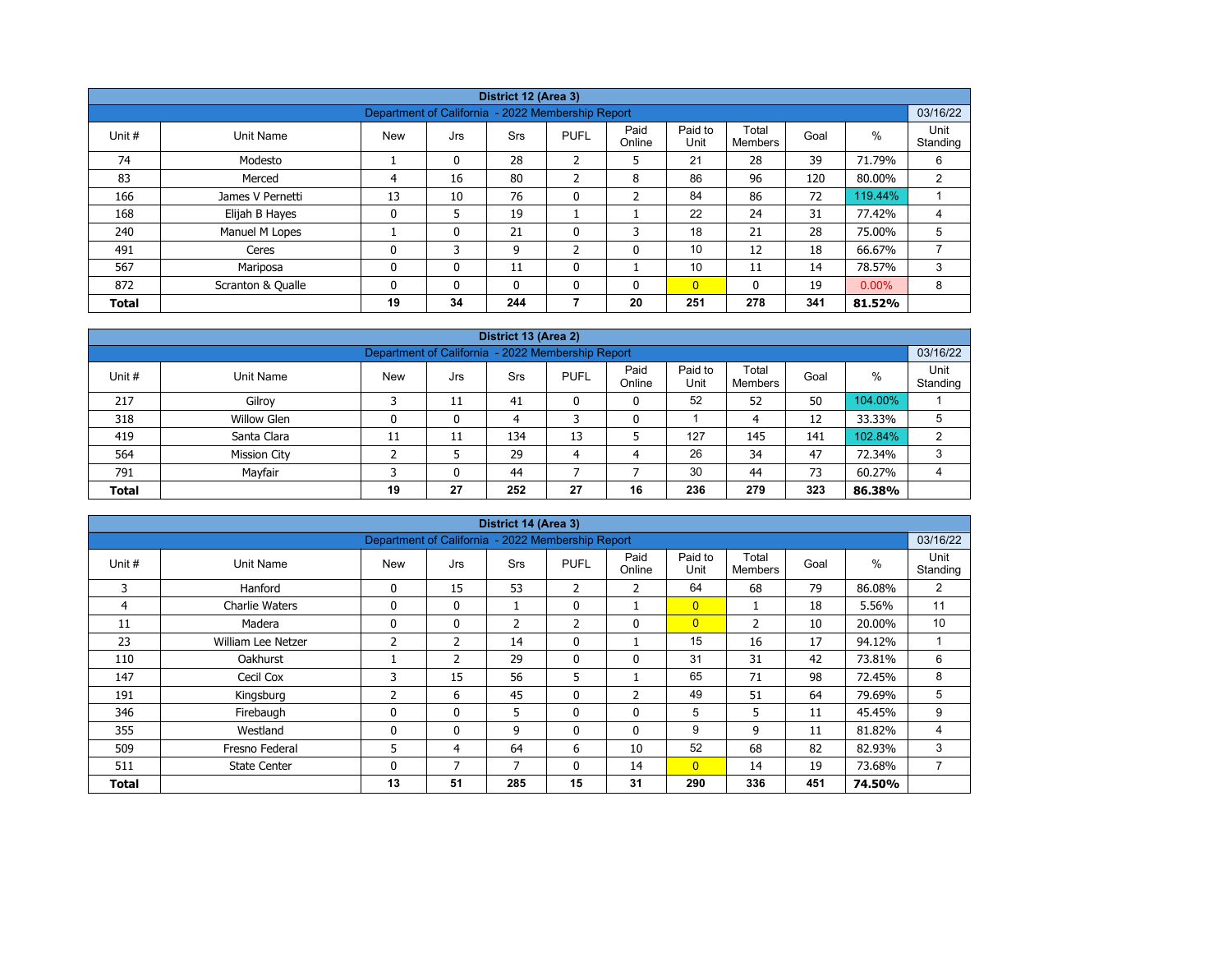|              |                   |                                                   |          | District 15 (Area 3) |                |                |                 |                  |      |         |                  |  |  |
|--------------|-------------------|---------------------------------------------------|----------|----------------------|----------------|----------------|-----------------|------------------|------|---------|------------------|--|--|
|              |                   | Department of California - 2022 Membership Report |          |                      |                |                |                 |                  |      |         | 03/16/22         |  |  |
| Unit #       | Unit Name         | <b>New</b>                                        | Jrs      | Srs                  | <b>PUFL</b>    | Paid<br>Online | Paid to<br>Unit | Total<br>Members | Goal | $\%$    | Unit<br>Standing |  |  |
| 20           | Porterville       |                                                   | 10       | 47                   | $\overline{2}$ | 3              | 52              | 57               | 55   | 103.64% | 3                |  |  |
| 26           | Bakersfield       |                                                   | 0        | 69                   | 5              | 6              | 63              | 69               | 89   | 77.53%  |                  |  |  |
| 94           | Exeter            | 0                                                 |          | 24                   | 6              | 10             | 9               | 25               | 32   | 78.13%  | 6                |  |  |
| 124          | Merle Reed        | 14                                                | 14       | 98                   | h              | 4              | 106             | 112              | 102  | 109.80% | 2                |  |  |
| 213          | Leslie L Robinson | 0                                                 | 4        | 30                   | $\mathbf 0$    |                | 33              | 34               | 34   | 100.00% | 4                |  |  |
| 221          | Tehachapi         | 12                                                | 4        | 41                   | $\mathbf{0}$   | 0              | 45              | 45               | 39   | 115.38% |                  |  |  |
| 711          | Kern River Valley | 0                                                 | $\Omega$ | 13                   | $\mathbf{0}$   | 0              | 13              | 13               | 16   | 81.25%  | 5                |  |  |
| <b>Total</b> |                   | 34                                                | 33       | 322                  | 15             | 24             | 316             | 355              | 367  | 96.73%  |                  |  |  |

| District 16 (Area 6) |                           |                                                   |              |     |                |                |                 |                         |      |         |                  |  |  |
|----------------------|---------------------------|---------------------------------------------------|--------------|-----|----------------|----------------|-----------------|-------------------------|------|---------|------------------|--|--|
|                      |                           | Department of California - 2022 Membership Report |              |     |                |                |                 |                         |      |         | 03/16/22         |  |  |
| Unit #               | Unit Name                 | <b>New</b>                                        | Jrs          | Srs | <b>PUFL</b>    | Paid<br>Online | Paid to<br>Unit | Total<br><b>Members</b> | Goal | $\%$    | Unit<br>Standing |  |  |
| 48                   | Oxnard                    | 0                                                 | 10           | 59  | 3              | 3              | 63              | 69                      | 83   | 83.13%  | 12               |  |  |
| 49                   | Santa Barbara             | $\mathbf 0$                                       | $\mathbf{0}$ | 3   | $\mathbf{0}$   | 3              | $\overline{0}$  | 3                       | 12   | 25.00%  | 14               |  |  |
| 50                   | Paso Robles               |                                                   | 1            | 18  | $\mathbf 0$    |                | 18              | 19                      | 19   | 100.00% | 5                |  |  |
| 56                   | Corporal Marshal N Braden | 6                                                 | 8            | 68  |                | 8              | 67              | 76                      | 90   | 84.44%  | 11               |  |  |
| 66                   | San Luis Obispo           | 7                                                 | 4            | 61  | $\mathbf{0}$   | 4              | 61              | 65                      | 65   | 100.00% | 5                |  |  |
| 125                  | Vandenberg                | 0                                                 | $\mathbf{0}$ | 33  | 2              | 3              | 28              | 33                      | 38   | 86.84%  | 10               |  |  |
| 136                  | Arroyo Grande             | 8                                                 | 1            | 82  | $\overline{2}$ | 7              | 74              | 83                      | 77   | 107.79% | 3                |  |  |
| 211                  | William "Will" Proud      | 9                                                 | 2            | 85  | 3              | 4              | 80              | 87                      | 94   | 92.55%  | 8                |  |  |
| 339                  | Ventura                   | 0                                                 | 9            | 24  |                |                | 31              | 33                      | 41   | 80.49%  | 13               |  |  |
| 432                  | Cambria                   | 37                                                | 5            | 146 | $\overline{2}$ |                | 148             | 151                     | 128  | 117.97% | 2                |  |  |
| 482                  | Walter "Ski" Gamulski     | 3                                                 | 6            | 47  | $\mathbf{0}$   | $\Omega$       | 53              | 53                      | 54   | 98.15%  | $\overline{7}$   |  |  |
| 502                  | Moorpark                  |                                                   | 1            | 23  | $\mathbf{0}$   | 4              | 20              | 24                      | 26   | 92.31%  | 9                |  |  |
| 534                  | Orcutt                    | 17                                                | $\mathbf{0}$ | 47  |                | 3              | 43              | 47                      | 36   | 130.56% |                  |  |  |
| 741                  | Camarillo                 | 22                                                | 14           | 213 |                | 32             | 194             | 227                     | 225  | 100.89% | 4                |  |  |
| <b>Total</b>         |                           | 111                                               | 61           | 909 | 16             | 74             | 880             | 970                     | 988  | 98.18%  |                  |  |  |

| District 17 (Area 4)                                                                                                                             |                                                     |  |  |    |   |  |    |    |    |         |   |  |  |
|--------------------------------------------------------------------------------------------------------------------------------------------------|-----------------------------------------------------|--|--|----|---|--|----|----|----|---------|---|--|--|
| 03/16/22<br>Department of California - 2022 Membership Report                                                                                    |                                                     |  |  |    |   |  |    |    |    |         |   |  |  |
| Paid<br>Paid to<br>Total<br>Unit #<br><b>PUFL</b><br>%<br><b>New</b><br>Goal<br>Unit Name<br>Srs<br>Jrs<br>Standing<br>Online<br>Unit<br>Members |                                                     |  |  |    |   |  |    |    |    |         |   |  |  |
| 302                                                                                                                                              | 55<br>55<br>52<br>105.77%<br>Allied<br>47<br>8<br>0 |  |  |    |   |  |    |    |    |         |   |  |  |
| 309                                                                                                                                              | Los Angeles Sheriff's Star                          |  |  | 30 | 0 |  | 32 | 33 | 31 | 106.45% | ົ |  |  |
| 108.33%<br>52<br>51<br>628<br>21<br>31<br>48<br>Chinatown                                                                                        |                                                     |  |  |    |   |  |    |    |    |         |   |  |  |
| 138<br>106.87%<br>108<br>131<br>32<br>140<br>13<br><b>Total</b><br>0                                                                             |                                                     |  |  |    |   |  |    |    |    |         |   |  |  |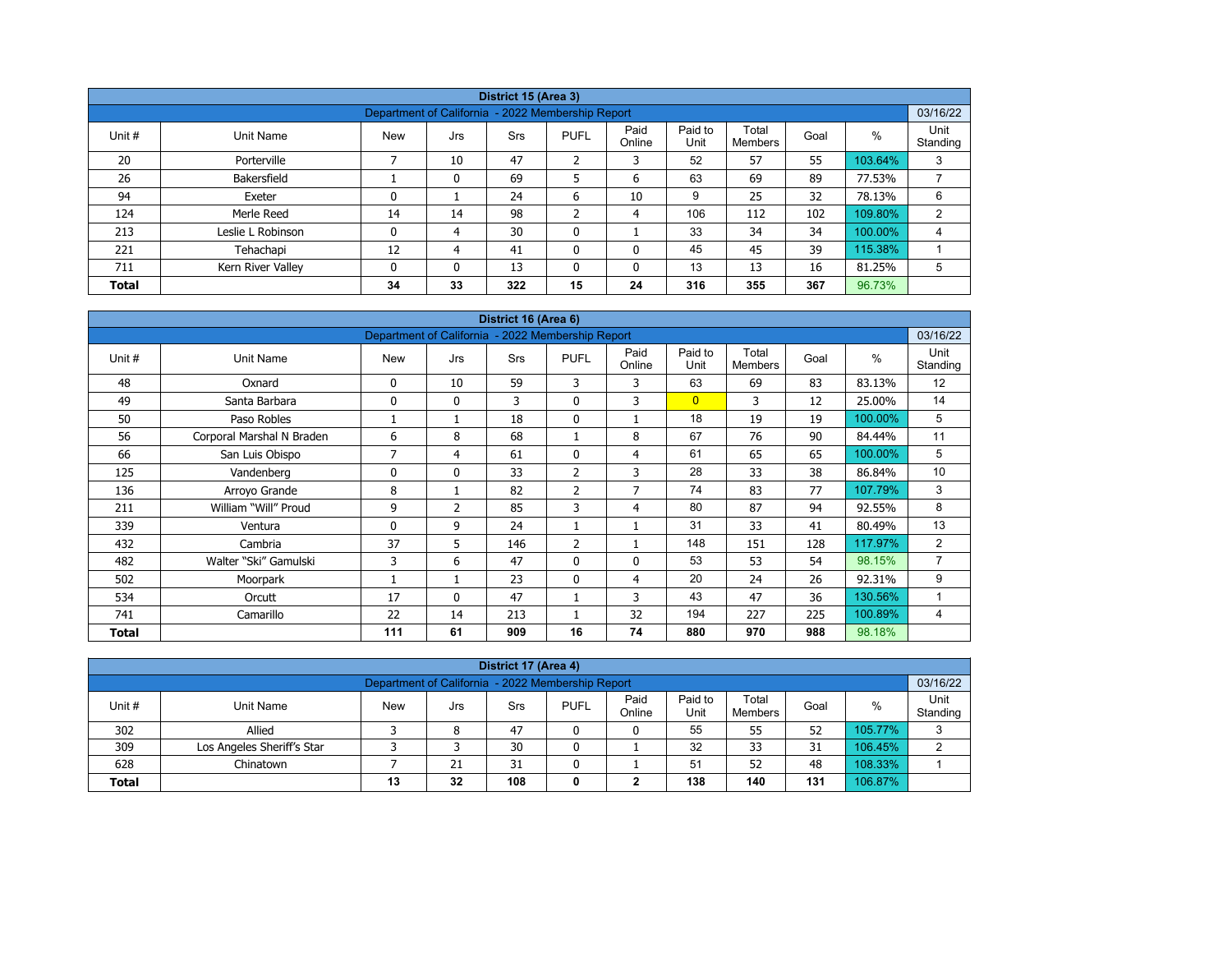| District 18 (Area 6) |                       |                                                   |              |            |                |                |                 |                         |      |               |                  |  |  |
|----------------------|-----------------------|---------------------------------------------------|--------------|------------|----------------|----------------|-----------------|-------------------------|------|---------------|------------------|--|--|
|                      |                       | Department of California - 2022 Membership Report |              |            |                |                |                 |                         |      |               | 03/16/22         |  |  |
| Unit #               | Unit Name             | <b>New</b>                                        | Jrs          | <b>Srs</b> | <b>PUFL</b>    | Paid<br>Online | Paid to<br>Unit | Total<br><b>Members</b> | Goal | $\frac{0}{0}$ | Unit<br>Standing |  |  |
| 13                   | Pasadena              | 0                                                 | 14           | 32         | 2              | 3              | 41              | 46                      | 53   | 86.79%        | 6                |  |  |
| 30                   | Pomoma Charles P Rowe | 4                                                 | 3            | 34         | 2              |                | 34              | 37                      | 60   | 61.67%        | 10               |  |  |
| 75                   | La Puente             | 0                                                 | $\mathbf{0}$ | 7          | 4              | 3              | $\overline{0}$  | 7                       | 34   | 20.59%        | 12               |  |  |
| 139                  | Alhambra              | 3                                                 | 5            | 54         | 5              | 6              | 48              | 59                      | 58   | 101.72%       | 3                |  |  |
| 180                  | Canyon City           | 3                                                 | 6            | 47         | $\overline{4}$ | 8              | 41              | 53                      | 45   | 117.78%       | 2                |  |  |
| 241                  | Abraham Lincoln       | 6                                                 | $\mathbf{0}$ | 23         | 2              | $\overline{2}$ | 19              | 23                      | 23   | 100.00%       | 4                |  |  |
| 261                  | El Monte              | 0                                                 | 6            | 18         | $\mathbf 0$    |                | 23              | 24                      | 44   | 54.55%        | 11               |  |  |
| 280                  | East Pasadena         |                                                   |              | 44         | 5              | 4              | 36              | 45                      | 58   | 77.59%        | 8                |  |  |
| 397                  | Monterey Park         | 0                                                 | 3            | 14         | $\mathbf{0}$   | 17             | $\overline{0}$  | 17                      | 14   | 121.43%       | 1                |  |  |
| 755                  | Charter Cove          | 3                                                 | 13           | 75         | $\overline{2}$ | 8              | 78              | 88                      | 119  | 73.95%        | 9                |  |  |
| 790                  | <b>West Covina</b>    | 7                                                 | 5            | 51         | $\overline{2}$ | 6              | 48              | 56                      | 57   | 98.25%        | 5                |  |  |
| 830                  | Duarte                | 3                                                 | 37           | 85         | 13             |                | 108             | 122                     | 141  | 86.52%        | 7                |  |  |
| Total                |                       | 30                                                | 93           | 484        | 41             | 60             | 476             | 577                     | 706  | 81.73%        |                  |  |  |

| District 19 (Area 4) |                   |                                                   |                |                |                |                |                 |                         |      |               |                  |  |  |
|----------------------|-------------------|---------------------------------------------------|----------------|----------------|----------------|----------------|-----------------|-------------------------|------|---------------|------------------|--|--|
|                      |                   | Department of California - 2022 Membership Report |                |                |                |                |                 |                         |      |               | 03/16/22         |  |  |
| Unit #               | Unit Name         | <b>New</b>                                        | Jrs            | Srs            | <b>PUFL</b>    | Paid<br>Online | Paid to<br>Unit | Total<br><b>Members</b> | Goal | $\frac{0}{0}$ | Unit<br>Standing |  |  |
| 134                  | City of Paramount | 9                                                 | $\mathbf{0}$   | 11             |                |                | 9               | 11                      | 22   | 50.00%        | 13               |  |  |
| 170                  | Bert S Crossland  | 0                                                 | 5              | 22             | $\overline{2}$ |                | 24              | 27                      | 26   | 103.85%       | 1                |  |  |
| 184                  | South Bay         | 9                                                 | $\overline{4}$ | 94             | 5              | 25             | 68              | 98                      | 124  | 79.03%        | 8                |  |  |
| 270                  | Downey            | 0                                                 | $\mathbf{0}$   | 10             | 2              | 0              | 8               | 10                      | 12   | 83.33%        | 6                |  |  |
| 272                  | Montebello        | 9                                                 | $\mathbf{0}$   | 90             | 2              | 11             | 77              | 90                      | 94   | 95.74%        | 3                |  |  |
| 314                  | Hawthorne         | 0                                                 | 5              | 59             | 14             | 6              | 44              | 64                      | 81   | 79.01%        | 9                |  |  |
| 341                  | Leland A Cupp     | 4                                                 | 3              | 44             | $\mathbf{0}$   | 6              | 41              | 47                      | 53   | 88.68%        | 4                |  |  |
| 352                  | Gilbert W Lindsay | 0                                                 | $\mathbf{0}$   | $\overline{2}$ |                | 1              | $\overline{0}$  | $\overline{2}$          | 10   | 20.00%        | 14               |  |  |
| 359                  | <b>Norwalk</b>    | 11                                                | 13             | 107            | 5              | 6              | 109             | 120                     | 147  | 81.63%        | $\overline{7}$   |  |  |
| 411                  | Rivera            | 6                                                 | 3              | 37             |                | 5              | 34              | 40                      | 51   | 78.43%        | 11               |  |  |
| 465                  | Clyde F Hager     |                                                   | 4              | 7              |                | 0              | 10              | 11                      | 14   | 78.57%        | 10               |  |  |
| 496                  | Lakewood          | 19                                                | 14             | 236            | $\overline{7}$ | 8              | 235             | 250                     | 288  | 86.81%        | 5                |  |  |
| 723                  | Hollydale         |                                                   | $\mathbf{1}$   | 20             |                | 3              | 17              | 21                      | 21   | 100.00%       | $\overline{2}$   |  |  |
| 833                  | Lincoln Village   | 0                                                 | $\overline{2}$ | 21             |                | 19             | 3               | 23                      | 36   | 63.89%        | 12               |  |  |
| Total                |                   | 69                                                | 54             | 760            | 43             | 92             | 679             | 814                     | 979  | 83.15%        |                  |  |  |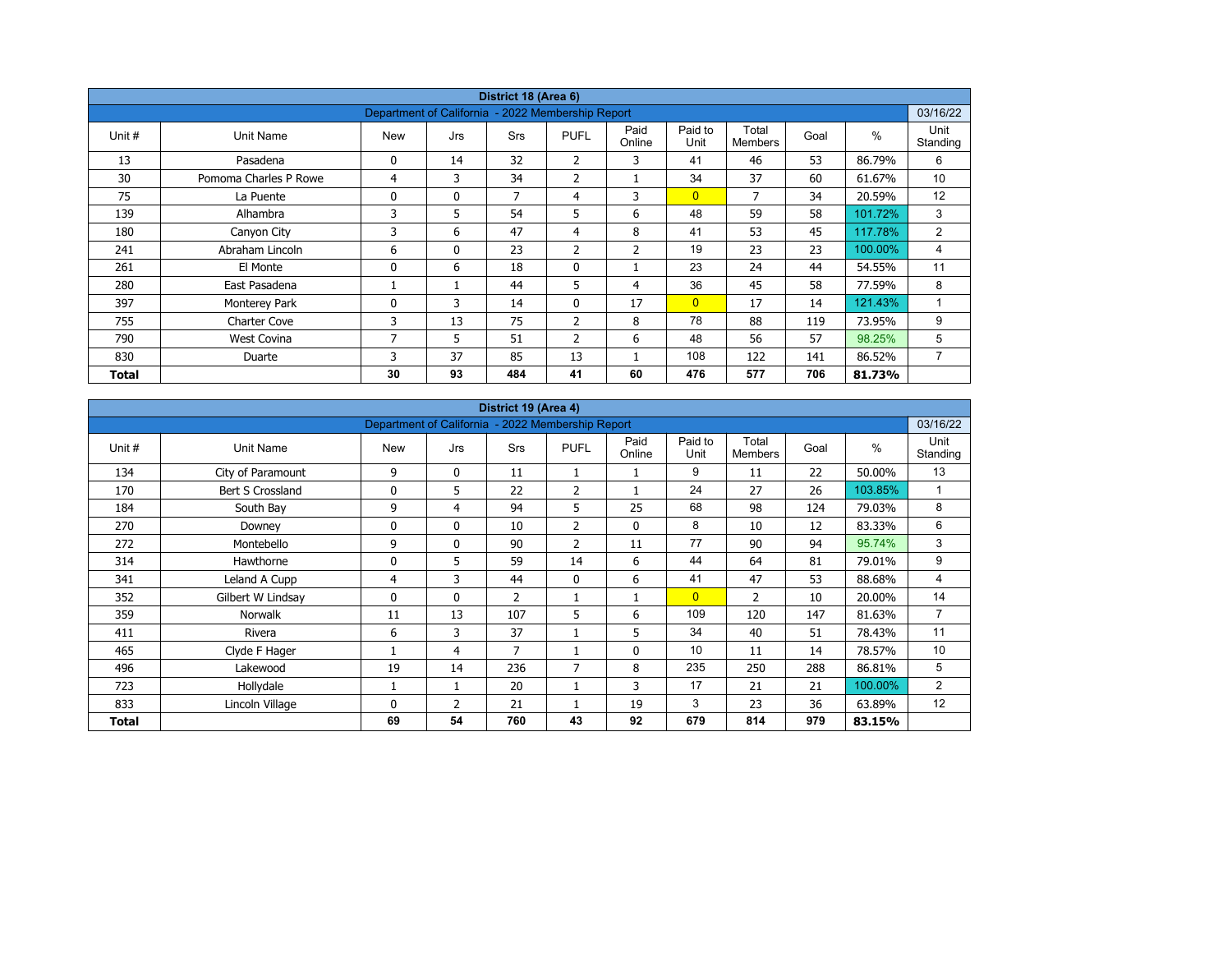| District 20 (Area 6) |                                                               |            |               |     |             |                |                 |                  |      |         |                  |  |  |  |  |
|----------------------|---------------------------------------------------------------|------------|---------------|-----|-------------|----------------|-----------------|------------------|------|---------|------------------|--|--|--|--|
|                      | 03/16/22<br>Department of California - 2022 Membership Report |            |               |     |             |                |                 |                  |      |         |                  |  |  |  |  |
| Unit #               | Unit Name                                                     | <b>New</b> | Jrs           | Srs | <b>PUFL</b> | Paid<br>Online | Paid to<br>Unit | Total<br>Members | Goal | $\%$    | Unit<br>Standing |  |  |  |  |
| 176                  | San Fernando                                                  | 0          | 2             | 57  |             | 6              | 46              | 59               | 61   | 96.72%  | 3                |  |  |  |  |
| 311                  | Antelope Valley                                               |            | 11            | 71  | 8           | 8              | 66              | 82               | 104  | 78.85%  | 6                |  |  |  |  |
| 348                  | Palmdale                                                      |            | 0             | 36  | 5           | ำ<br>∠         | 29              | 36               | 44   | 81.82%  | 4                |  |  |  |  |
| 377                  | Sunland-Tujunga                                               | 12         | $\mathcal{P}$ | 46  |             | 5              | 42              | 48               | 35   | 137.14% |                  |  |  |  |  |
| 507                  | Newhall-Saugus                                                | 0          |               | 51  |             | 10             | 42              | 53               | 66   | 80.30%  | 5                |  |  |  |  |
| 520                  | Sun Valley                                                    | 3          | 3             | 31  |             | 5              | 28              | 34               | 51   | 66.67%  |                  |  |  |  |  |
| 817                  | Panorama City                                                 | 6          | $\Omega$      | 43  | 0           |                | 42              | 43               | 42   | 102.38% | 2                |  |  |  |  |
| <b>Total</b>         |                                                               | 24         | 20            | 335 | 23          | 37             | 295             | 355              | 403  | 88.09%  |                  |  |  |  |  |

| District 21 (Area 5) |                          |                                                   |              |            |                |                |                 |                         |      |               |                  |  |  |
|----------------------|--------------------------|---------------------------------------------------|--------------|------------|----------------|----------------|-----------------|-------------------------|------|---------------|------------------|--|--|
|                      |                          | Department of California - 2022 Membership Report |              |            |                |                |                 |                         |      |               | 03/16/22         |  |  |
| Unit #               | <b>Unit Name</b>         | <b>New</b>                                        | Jrs          | <b>Srs</b> | <b>PUFL</b>    | Paid<br>Online | Paid to<br>Unit | Total<br><b>Members</b> | Goal | $\frac{0}{0}$ | Unit<br>Standing |  |  |
| 53                   | Harold W Hyland          | 11                                                | 6            | 73         | 8              | 7              | 64              | 79                      | 89   | 88.76%        | 10               |  |  |
| 79                   | Riverside                | 10                                                | 7            | 63         | 2              | 12             | 56              | 70                      | 100  | 70.00%        | 14               |  |  |
| 200                  | Lynn Mort                | 19                                                |              | 70         | 4              | 9              | 58              | 71                      | 74   | 95.95%        | $\overline{7}$   |  |  |
| 289                  | Carl R Meairs            | 17                                                | 9            | 112        | $\overline{2}$ | 16             | 103             | 121                     | 149  | 81.21%        | 12               |  |  |
| 328                  | Norco                    | 29                                                | 8            | 182        | 1              | 28             | 161             | 190                     | 200  | 95.00%        | 8                |  |  |
| 428                  | San Gorgonio Pass        | 9                                                 | $\mathbf{0}$ | 26         | 1              | 3              | 22              | 26                      | 16   | 162.50%       | 1                |  |  |
| 500                  | Mira Loma                | $\overline{2}$                                    |              | 35         | 3              | 3              | 30              | 36                      | 56   | 64.29%        | 15               |  |  |
| 519                  | Owen Coffman             | 39                                                | 54           | 252        | 5              | 32             | 269             | 306                     | 327  | 93.58%        | 9                |  |  |
| 574                  | <b>Morrison Memorial</b> | 4                                                 | $\mathbf{1}$ | 48         | $\mathbf 0$    | 11             | 38              | 49                      | 51   | 96.08%        | 6                |  |  |
| 595                  | Perris                   | 9                                                 | 3            | 49         | 5              | 7              | 40              | 52                      | 54   | 96.30%        | 5                |  |  |
| 739                  | <b>Herman Granados</b>   | 13                                                | 4            | 60         | 4              | 6              | 54              | 64                      | 64   | 100.00%       | 3                |  |  |
| 742                  | Joe Dominguez            | 6                                                 | 4            | 66         | $\mathbf 0$    | 30             | 40              | 70                      | 72   | 97.22%        | 4                |  |  |
| 800                  | Idyllwild                | 4                                                 | 3            | 93         | $\mathbf{1}$   | 8              | 87              | 96                      | 117  | 82.05%        | 11               |  |  |
| 848                  | San Jacinto              | $\overline{7}$                                    | 5            | 72         | $\mathbf 0$    | 6              | 71              | 77                      | 98   | 78.57%        | 13               |  |  |
| 852                  | Temecula-Murrieta Valley | 2                                                 | 2            | 14         | 0              | $\overline{2}$ | 14              | 16                      | 10   | 160.00%       | $\overline{2}$   |  |  |
| 951                  | Fellowship               | $\Omega$                                          | $\mathbf{0}$ | 3          | $\mathbf{0}$   | 3              | $\overline{0}$  | 3                       | 17   | 17.65%        | 16               |  |  |
| Total                |                          | 181                                               | 108          | 1218       | 36             | 183            | 1107            | 1326                    | 1494 | 88.76%        |                  |  |  |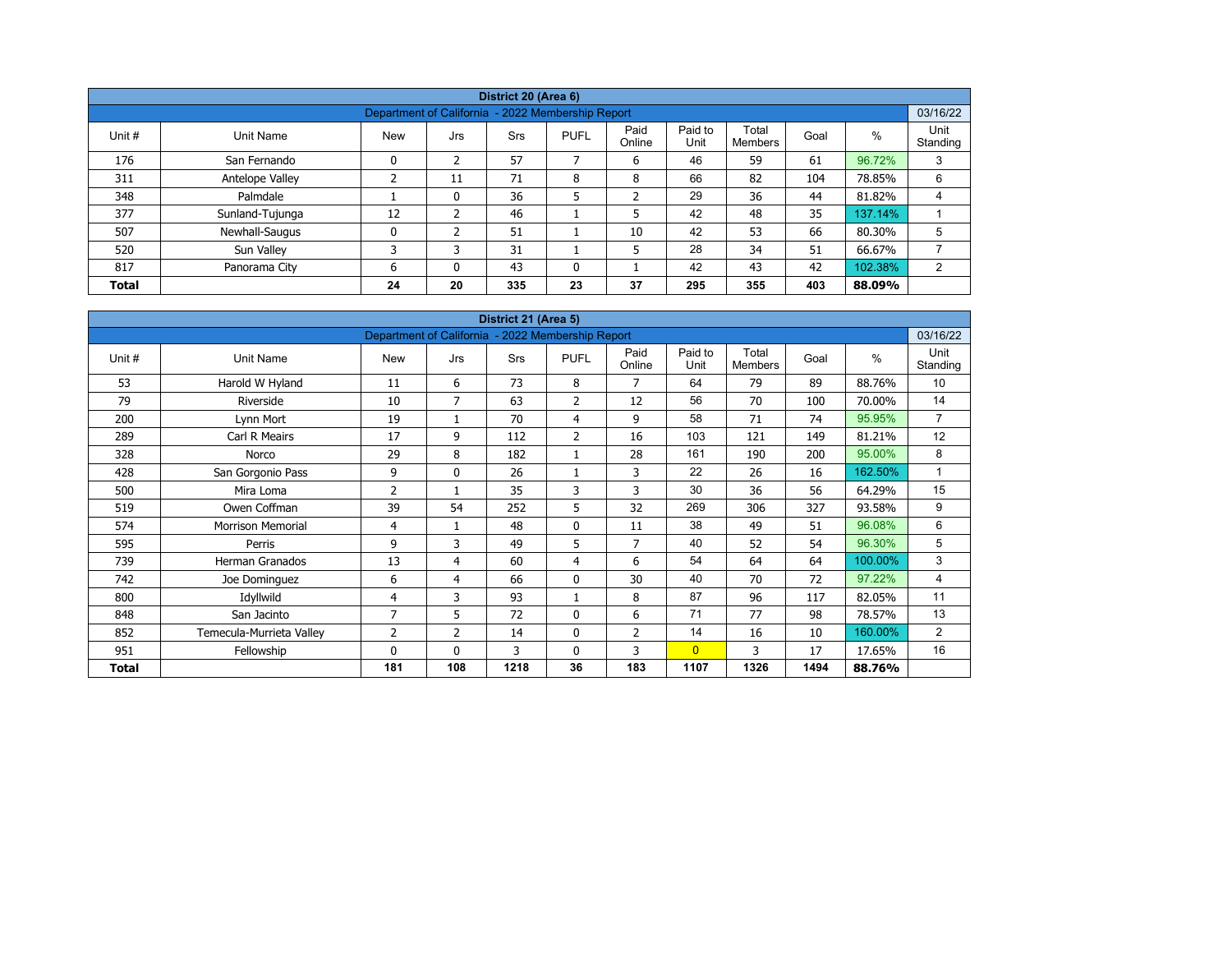| District 22 (Area 5) |                          |                                                   |                |             |                |                |                 |                         |      |          |                  |  |  |
|----------------------|--------------------------|---------------------------------------------------|----------------|-------------|----------------|----------------|-----------------|-------------------------|------|----------|------------------|--|--|
|                      |                          | Department of California - 2022 Membership Report |                |             |                |                |                 |                         |      |          | 03/16/22         |  |  |
| Unit#                | <b>Unit Name</b>         | <b>New</b>                                        | Jrs            | Srs         | <b>PUFL</b>    | Paid<br>Online | Paid to<br>Unit | Total<br><b>Members</b> | Goal | $\%$     | Unit<br>Standing |  |  |
| 146                  | Oceanside                | 0                                                 | 3              | 19          | $\mathbf{1}$   | 2              | 19              | 22                      | 21   | 104.76%  | 2                |  |  |
| 149                  | JB Clark                 | $\overline{7}$                                    | $\mathbf{1}$   | 79          | 8              | 17             | 55              | 80                      | 97   | 82.47%   | 10               |  |  |
| 201                  | Dewitt C Mitchell        | 0                                                 | $\mathbf{0}$   | 16          | $\mathbf{0}$   | $\overline{2}$ | 14              | 16                      | 15   | 106.67%  | $\mathbf{1}$     |  |  |
| 255                  | Larry E Bennett          | $\overline{7}$                                    | 29             | 127         | 15             | 10             | 131             | 156                     | 169  | 92.31%   | 5                |  |  |
| 258                  | Alpine                   | 1                                                 | 5              | 34          | 3              | 5              | 31              | 39                      | 52   | 75.00%   | 14               |  |  |
| 282                  | La Mesa                  | 4                                                 | $\overline{2}$ | 86          | 17             | 3              | 68              | 88                      | 111  | 79.28%   | 13               |  |  |
| 303                  | El Cajon                 | 0                                                 | 0              | 9           | $\mathbf 0$    | $\overline{2}$ | $\overline{7}$  | 9                       | 14   | 64.29%   | 15               |  |  |
| 310                  | Dennis T Williams        | 7                                                 | 6              | 106         | 9              | 13             | 90              | 112                     | 123  | 91.06%   | $\overline{7}$   |  |  |
| 364                  | Santee                   | 0                                                 | 0              | 14          | $\mathbf 0$    | 14             | $\overline{0}$  | 14                      | 21   | 66.67%   | 15               |  |  |
| 365                  | Alvin Myo Dunn           | 1                                                 | $\overline{2}$ | 63          | 3              | 12             | 50              | 65                      | 79   | 82.28%   | 11               |  |  |
| 416                  | San Dieguito             | 0                                                 | $\Omega$       | 23          | 8              | 15             | $\overline{0}$  | 23                      | 29   | 79.31%   | 12               |  |  |
| 434                  | Chula Vista              | 5                                                 | $\mathbf{1}$   | 107         | 15             | 12             | 81              | 108                     | 197  | 54.82%   | 17               |  |  |
| 460                  | Albert J Hickman         | 0                                                 | 6              | 101         | 8              | 8              | 91              | 107                     | 118  | 90.68%   | 8                |  |  |
| 468                  | Lincoln Deming           | 13                                                | 10             | 112         | 6              | 21             | 95              | 122                     | 131  | 93.13%   | $\overline{4}$   |  |  |
| 552                  | Pacific Beach            | 6                                                 | 3              | 54          | 3              | $\overline{2}$ | 52              | 57                      | 56   | 101.79%  | 3                |  |  |
| 619                  | Sgt Allan K Walker, USMC | 0                                                 | 0              | $\mathbf 0$ | $\mathbf 0$    | 0              | $\overline{0}$  | 0                       | 17   | $0.00\%$ | 19               |  |  |
| 731                  | Larry E Holmberg         | 0                                                 | $\mathbf{1}$   | 10          | $\overline{2}$ | $\mathbf{1}$   | 8               | 11                      | 21   | 52.38%   | 18               |  |  |
| 820                  | Imperial Beach           | 8                                                 | 3              | 86          | 5              | 7              | 77              | 89                      | 102  | 87.25%   | 9                |  |  |
| 853                  | <b>Borrego Springs</b>   | 12                                                | 1              | 118         | 8              | 10             | 101             | 119                     | 130  | 91.54%   | 6                |  |  |
| <b>Total</b>         |                          | 71                                                | 73             | 1164        | 111            | 156            | 970             | 1237                    | 1503 | 82.30%   |                  |  |  |

| District 23 (Area 4) |                                                               |            |     |            |             |                |                 |                  |      |         |                  |  |  |  |  |
|----------------------|---------------------------------------------------------------|------------|-----|------------|-------------|----------------|-----------------|------------------|------|---------|------------------|--|--|--|--|
|                      | 03/16/22<br>Department of California - 2022 Membership Report |            |     |            |             |                |                 |                  |      |         |                  |  |  |  |  |
| Unit #               | Unit Name                                                     | <b>New</b> | Jrs | <b>Srs</b> | <b>PUFL</b> | Paid<br>Online | Paid to<br>Unit | Total<br>Members | Goal | %       | Unit<br>Standing |  |  |  |  |
| 228                  | Benj J Bowie                                                  |            | 19  | 34         |             |                | 50              | 53               | 53   | 100.00% | 3                |  |  |  |  |
| 252                  | Jackie Robinson                                               | ь          | 28  | 190        |             | 14             | 199             | 218              | 265  | 82.26%  | 5                |  |  |  |  |
| 578                  | Chappie James                                                 | 0          |     | 78         |             | 4              | 77              | 83               | 81   | 102.47% | っ                |  |  |  |  |
| 639                  | Dorie Miller                                                  |            | 23  | 43         | ╮           | $\Omega$       | 64              | 66               | 61   | 108.20% |                  |  |  |  |  |
| 784                  | Sammy Davis Jr                                                |            |     | 12         |             |                | 12              | 13               | 15   | 86.67%  | 4                |  |  |  |  |
| <b>Total</b>         |                                                               | 13         | 76  | 357        | 11          | 20             | 402             | 433              | 475  | 91.16%  |                  |  |  |  |  |

|                                                                                                                                                         | District 24 (Area 6)                                          |    |    |     |    |    |     |     |     |         |                |  |  |  |  |
|---------------------------------------------------------------------------------------------------------------------------------------------------------|---------------------------------------------------------------|----|----|-----|----|----|-----|-----|-----|---------|----------------|--|--|--|--|
|                                                                                                                                                         | 03/16/22<br>Department of California - 2022 Membership Report |    |    |     |    |    |     |     |     |         |                |  |  |  |  |
| Paid<br>Paid to<br>Total<br>Unit #<br><b>PUFL</b><br>%<br>Goal<br>Unit Name<br><b>New</b><br><b>Srs</b><br>Jrs<br>Standing<br>Online<br>Unit<br>Members |                                                               |    |    |     |    |    |     |     |     |         |                |  |  |  |  |
| 43                                                                                                                                                      | Hollywood                                                     | 21 |    | 115 |    | 30 | 88  | 119 | 104 | 114.42% | $\overline{2}$ |  |  |  |  |
| 46                                                                                                                                                      | Community                                                     |    |    | 55  | a  | 4  | 47  | 60  | 41  | 146.34% |                |  |  |  |  |
| 283                                                                                                                                                     | Palisades                                                     | ס  | 29 | 153 | 13 | 6  | 163 | 182 | 189 | 96.30%  | Ω              |  |  |  |  |
| 298<br>108.08%<br>38<br>323<br>334<br>23<br>361<br>40<br>36<br><b>Total</b>                                                                             |                                                               |    |    |     |    |    |     |     |     |         |                |  |  |  |  |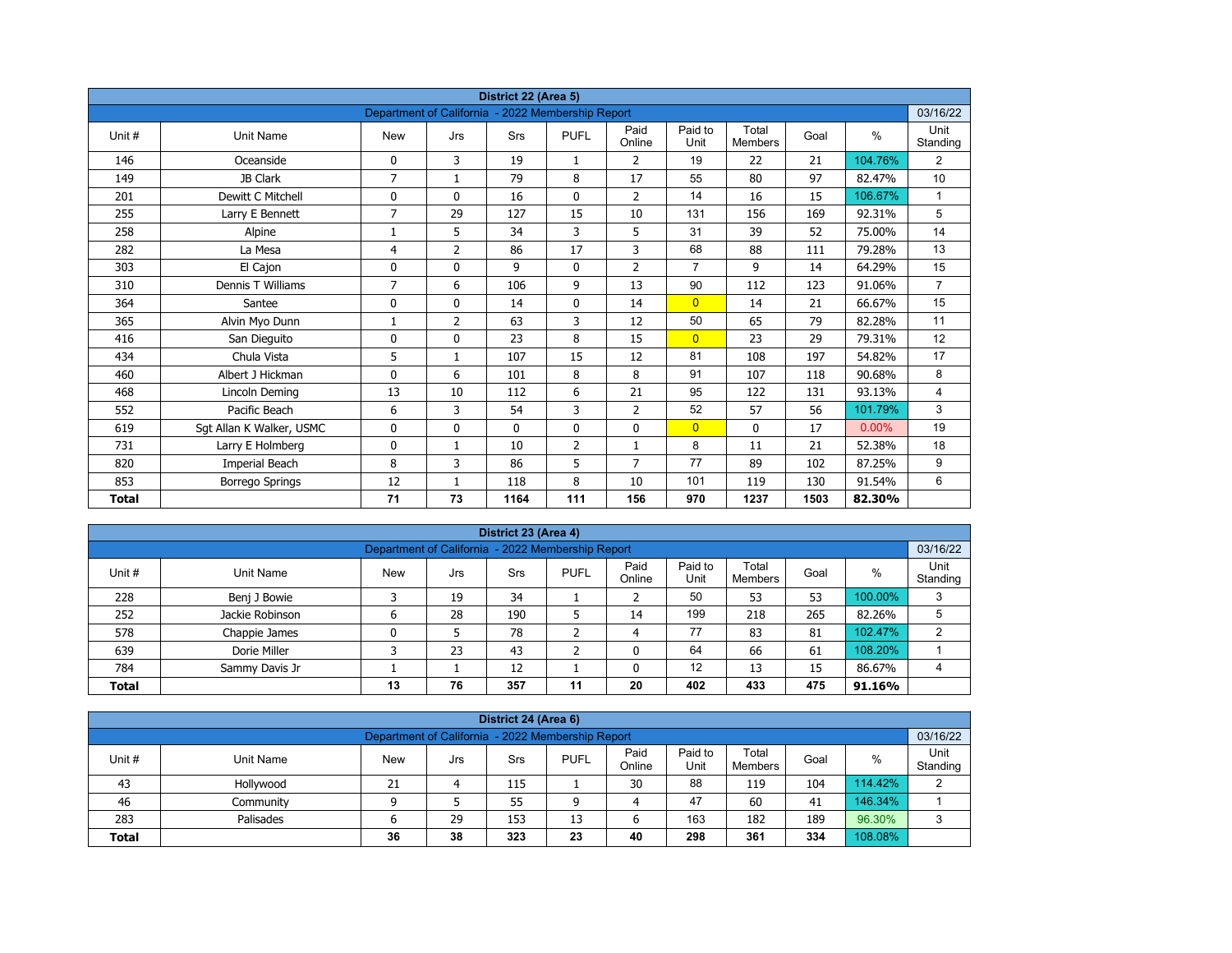| District 25 (Area 5) |                                 |                                                   |                |            |                |                |                 |                         |      |         |                  |  |  |
|----------------------|---------------------------------|---------------------------------------------------|----------------|------------|----------------|----------------|-----------------|-------------------------|------|---------|------------------|--|--|
|                      |                                 | Department of California - 2022 Membership Report |                |            |                |                |                 |                         |      |         | 03/16/22         |  |  |
| Unit#                | <b>Unit Name</b>                | <b>New</b>                                        | Jrs            | <b>Srs</b> | <b>PUFL</b>    | Paid<br>Online | Paid to<br>Unit | Total<br><b>Members</b> | Goal | $\%$    | Unit<br>Standing |  |  |
| 14                   | San Bernardino                  | $\mathbf{1}$                                      | 4              | 39         | $\overline{2}$ | $\overline{2}$ | 39              | 43                      | 42   | 102.38% | $\overline{2}$   |  |  |
| 106                  | Redlands                        | 13                                                | 6              | 156        | 5              | 22             | 135             | 162                     | 176  | 92.05%  | $\overline{7}$   |  |  |
| 112                  | Ontario                         | 8                                                 | $\Omega$       | 64         | $\mathbf 0$    | $\overline{4}$ | 60              | 64                      | 69   | 92.75%  | 5                |  |  |
| 155                  | Colton                          | 4                                                 | 13             | 51         | $\overline{2}$ | 5              | 57              | 64                      | 73   | 87.67%  | 10               |  |  |
| 229                  | Leo Collins                     | 3                                                 | 3              | 33         | $\mathbf{1}$   | $\overline{4}$ | 31              | 36                      | 56   | 64.29%  | 16               |  |  |
| 256                  | <b>Apple Valley</b>             | $\overline{2}$                                    | $\mathbf{1}$   | 29         | $\mathbf{0}$   | $\mathbf{0}$   | 30              | 30                      | 31   | 96.77%  | 3                |  |  |
| 262                  | Fontana                         | 9                                                 | 12             | 76         | $\mathbf{1}$   | 10             | 77              | 88                      | 84   | 104.76% | $\mathbf{1}$     |  |  |
| 299                  | Chino                           | 13                                                | $\overline{2}$ | 136        | $\overline{7}$ | 13             | 118             | 138                     | 160  | 86.25%  | 11               |  |  |
| 324                  | <b>Richard Arnold Griffith</b>  | 5                                                 | 9              | 42         | 5              | 5              | 41              | 51                      | 53   | 96.23%  | 4                |  |  |
| 421                  | Highland                        | 26                                                | 25             | 216        | 4              | 21             | 216             | 241                     | 264  | 91.29%  | 9                |  |  |
| 422                  | Robert Allen Romo               | 12                                                | 13             | 101        | $\mathbf{0}$   | 13             | 101             | 114                     | 124  | 91.94%  | 8                |  |  |
| 426                  | Yucaipa Valley                  | $\overline{2}$                                    | 0              | 22         | $\mathbf{1}$   | $\mathbf{1}$   | 20              | 22                      | 36   | 61.11%  | 18               |  |  |
| 466                  | Paul F Diekmann                 | $\overline{7}$                                    | $\mathbf{1}$   | 113        | $\mathbf{1}$   | $\overline{7}$ | 106             | 114                     | 150  | 76.00%  | 15               |  |  |
| 497                  | Bloomington                     | 3                                                 | 0              | 25         | $\mathbf{1}$   | $\mathbf 0$    | 24              | 25                      | 30   | 83.33%  | 12               |  |  |
| 584                  | Big Bear Lake/ Sgt Mjr Al Woody | 6                                                 | $\mathbf{0}$   | 74         | 5              | 9              | 60              | 74                      | 97   | 76.29%  | 14               |  |  |
| 650                  | Philip Marmolejo                | 10                                                | 10             | 77         | $\mathbf{1}$   | $\mathbf 0$    | 86              | 87                      | 94   | 92.55%  | 6                |  |  |
| 710                  | <b>Guy Wynton Morris</b>        | 8                                                 | $\overline{7}$ | 28         | $\mathbf{0}$   | 5              | 30              | 35                      | 88   | 39.77%  | 19               |  |  |
| 751                  | Newberry                        | 3                                                 | $\overline{2}$ | 46         | 3              | $\overline{2}$ | 43              | 48                      | 77   | 62.34%  | 17               |  |  |
| 777                  | Richard O Reed                  | 6                                                 | 19             | 104        | 9              | 3              | 111             | 123                     | 148  | 83.11%  | 13               |  |  |
| 835                  | Rancho Cucamonga                | $\overline{2}$                                    | $\mathbf{0}$   | 24         | 0              | 3              | 21              | 24                      | 14   | 171.43% | $\mathbf{1}$     |  |  |
| <b>Total</b>         |                                 | 143                                               | 127            | 1456       | 48             | 129            | 1406            | 1583                    | 1866 | 84.83%  |                  |  |  |

| District 26 (Area 2) |                                                               |            |     |     |              |                |                 |                         |      |         |                  |  |  |  |  |
|----------------------|---------------------------------------------------------------|------------|-----|-----|--------------|----------------|-----------------|-------------------------|------|---------|------------------|--|--|--|--|
|                      | 03/16/22<br>Department of California - 2022 Membership Report |            |     |     |              |                |                 |                         |      |         |                  |  |  |  |  |
| Unit #               | Unit Name                                                     | <b>New</b> | Jrs | Srs | <b>PUFL</b>  | Paid<br>Online | Paid to<br>Unit | Total<br><b>Members</b> | Goal | %       | Unit<br>Standing |  |  |  |  |
| 82                   | San Mateo                                                     | 16         |     | 75  | h<br>∠       | כ              | 69              | 76                      | 87   | 87.36%  | 4                |  |  |  |  |
| 105                  | Redwood City                                                  |            | 4   | 28  | $\mathbf{0}$ | 0              | 32              | 32                      | 25   | 128.00% |                  |  |  |  |  |
| 238                  | Pacifica                                                      | 0          | 0   | 5   | h            |                | 2               |                         | 33   | 15.15%  | 6                |  |  |  |  |
| 472                  | George Tadlock- E Unit                                        | 0          |     | 34  |              | 21             | 13              | 39                      | 37   | 105.41% | 2                |  |  |  |  |
| 474                  | Coastside                                                     | 6          | 0   | 89  | ำ<br>∠       | 12             | 75              | 89                      | 94   | 94.68%  | 3                |  |  |  |  |
| 585                  | Lloyd J Tobey                                                 |            | 0   | 69  |              | 4              | 64              | 69                      | 80   | 86.25%  | 5                |  |  |  |  |
| <b>Total</b>         |                                                               | 36         | 10  | 300 | $12 \,$      | 43             | 255             | 310                     | 356  | 87.08%  |                  |  |  |  |  |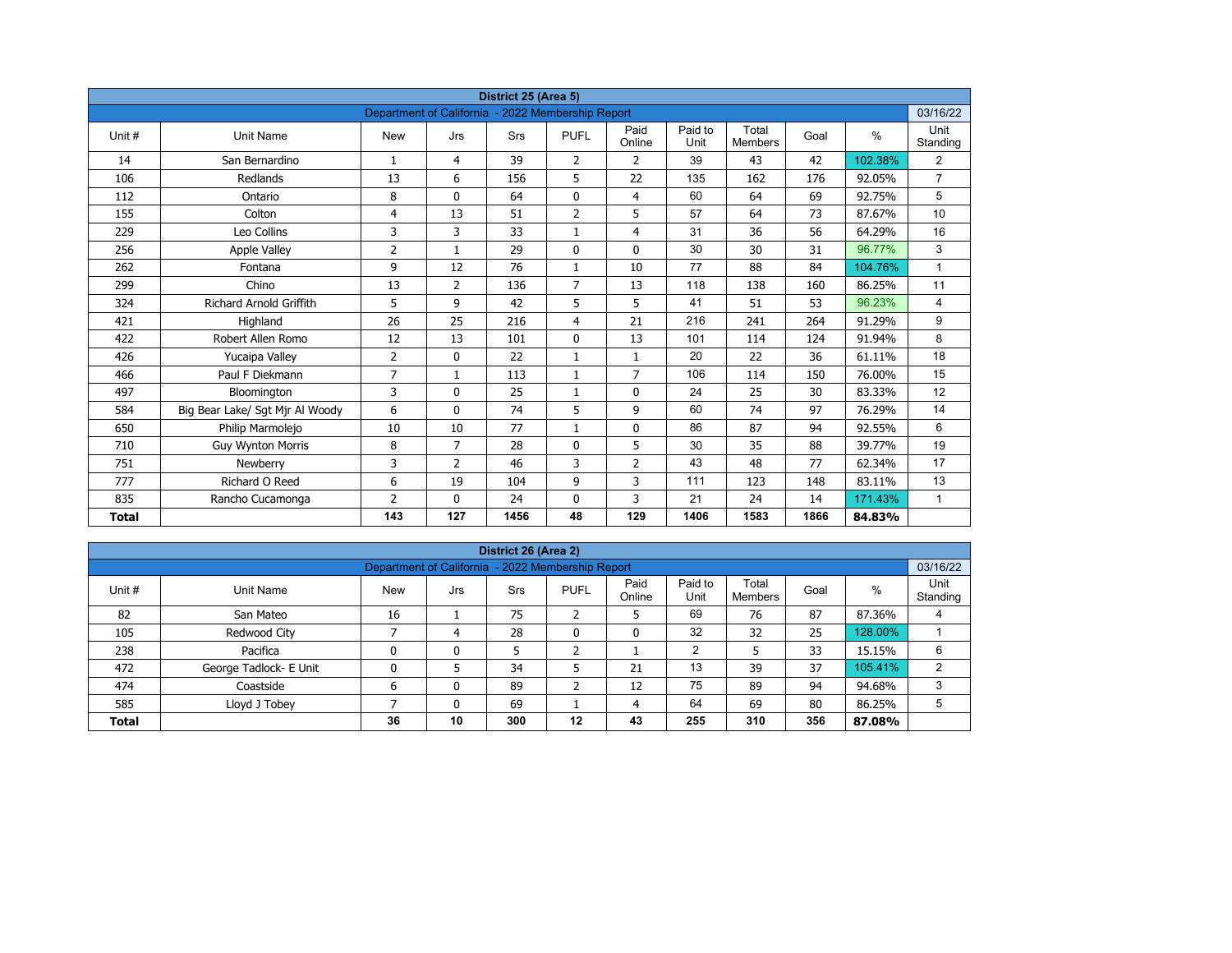| District 27 (Area 3)                                                                                                                                    |                   |  |   |     |   |    |     |     |     |         |   |  |  |  |
|---------------------------------------------------------------------------------------------------------------------------------------------------------|-------------------|--|---|-----|---|----|-----|-----|-----|---------|---|--|--|--|
| Department of California - 2022 Membership Report                                                                                                       |                   |  |   |     |   |    |     |     |     |         |   |  |  |  |
| Paid to<br>Paid<br>Total<br>%<br>Unit #<br><b>New</b><br><b>PUFL</b><br>Unit Name<br>Srs<br>Goal<br>Jrs<br>Unit<br>Online<br>Standing<br><b>Members</b> |                   |  |   |     |   |    |     |     |     |         |   |  |  |  |
| 118                                                                                                                                                     | Inyo              |  | 4 | 68  |   |    | 68  | 72  | 74  | 97.30%  | C |  |  |  |
| 457                                                                                                                                                     | Glacier           |  | 0 | 27  |   |    | 22  | 27  | 31  | 87.10%  | 3 |  |  |  |
| 476                                                                                                                                                     | Harry V Bailey Sr |  | 6 | 78  |   | 10 | 74  | 84  | 81  | 103.70% |   |  |  |  |
| 684                                                                                                                                                     | John M Armitage   |  | 8 | 122 | Δ | 13 | 113 | 130 | 158 | 82.28%  | 4 |  |  |  |
| 18<br>344<br>276<br>313<br>28<br><b>Total</b><br>18<br>295<br>90.99%<br>9                                                                               |                   |  |   |     |   |    |     |     |     |         |   |  |  |  |

| District 28 (Area 2) |                          |                                                   |                |            |              |                |                 |                         |      |         |                  |  |  |  |
|----------------------|--------------------------|---------------------------------------------------|----------------|------------|--------------|----------------|-----------------|-------------------------|------|---------|------------------|--|--|--|
|                      |                          | Department of California - 2022 Membership Report |                |            |              |                |                 |                         |      |         | 03/16/22         |  |  |  |
| Unit #               | Unit Name                | <b>New</b>                                        | Jrs            | <b>Srs</b> | <b>PUFL</b>  | Paid<br>Online | Paid to<br>Unit | Total<br><b>Members</b> | Goal | $\%$    | Unit<br>Standing |  |  |  |
| 31                   | Salinas                  | 0                                                 | 0              | 92         | 8            | 20             | 64              | 92                      | 158  | 58.23%  | 9                |  |  |  |
| 41                   | Monterey Peninsula       | 6                                                 | 2              | 30         | $\mathbf{0}$ |                | 31              | 32                      | 30   | 106.67% |                  |  |  |  |
| 69                   | San Benito               | 0                                                 | 6              | 21         | $\mathbf{0}$ | 20             | $\overline{ }$  | 27                      | 32   | 84.38%  | $\overline{7}$   |  |  |  |
| 81                   | Gonzales                 | 3                                                 | 3              | 40         |              | 5              | 37              | 43                      | 48   | 89.58%  | 4                |  |  |  |
| 121                  | <b>Edward H Lorenson</b> | 0                                                 | 0              |            | 0            |                | $\overline{0}$  |                         | 25   | 4.00%   | 10               |  |  |  |
| 512                  | Carmel                   | 6                                                 | $\overline{2}$ | 37         | $\mathbf{0}$ | 10             | 29              | 39                      | 46   | 84.78%  | 6                |  |  |  |
| 589                  | Cecil M Anderson         | 0                                                 | 2              | 31         |              | 7              | 25              | 33                      | 38   | 86.84%  | 5                |  |  |  |
| 591                  | Seaside                  | 3                                                 | 6              | 75         | 3            | 5              | 73              | 81                      | 103  | 78.64%  | 8                |  |  |  |
| 593                  | Prunedale                | 10                                                | 10             | 122        | 8            | 17             | 107             | 132                     | 139  | 94.96%  | 3                |  |  |  |
| 694                  | <b>Monterey Cypress</b>  | 3                                                 | 14             | 146        | 4            | 18             | 138             | 160                     | 166  | 96.39%  | 2                |  |  |  |
| <b>Total</b>         |                          | 31                                                | 45             | 595        | 25           | 104            | 511             | 640                     | 785  | 81.53%  |                  |  |  |  |